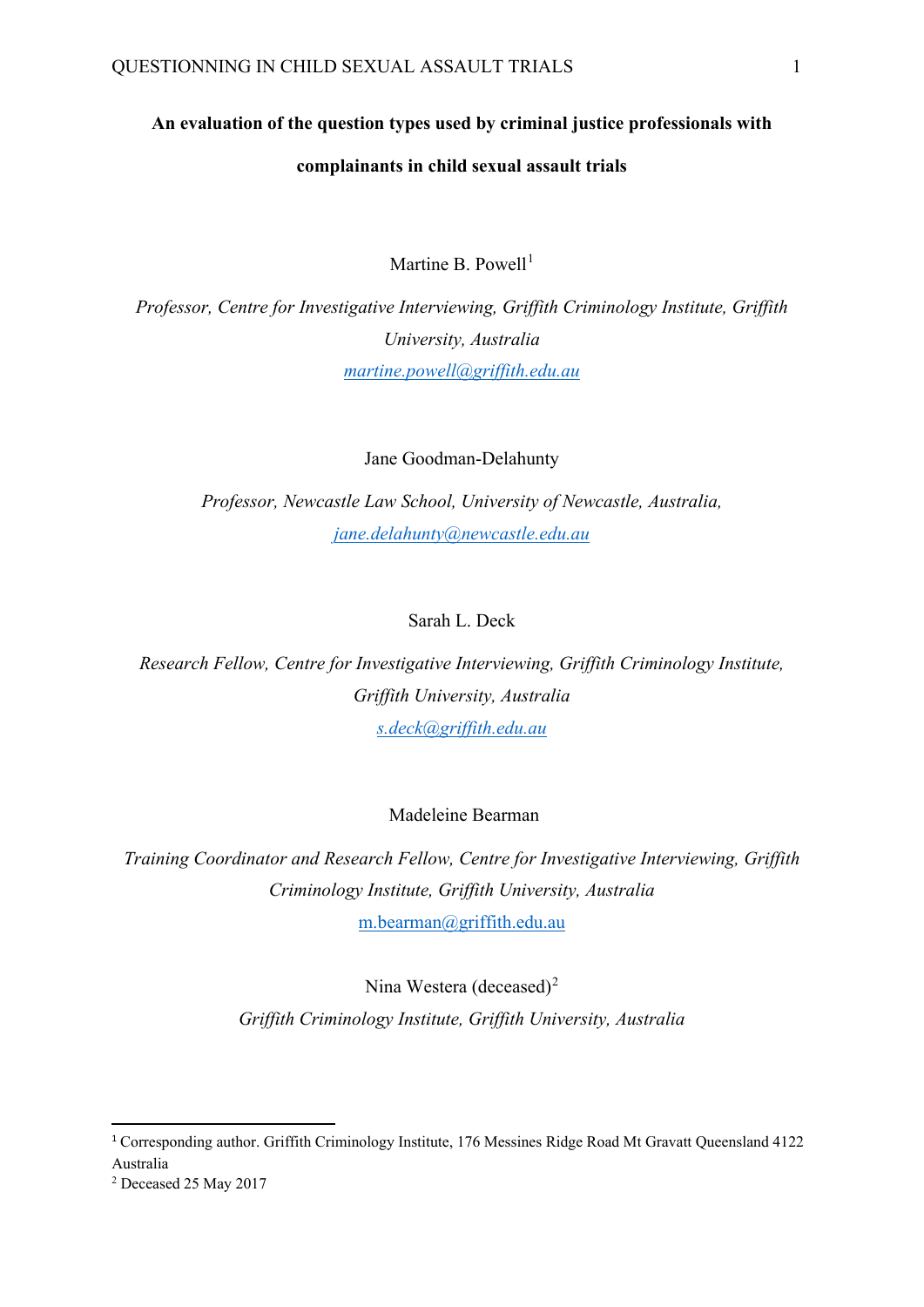### **Acknowledgements:**

This research was funded by a grant awarded to Martine Powell, Jane Goodman-Delahunty, and Nina Westera from the Australian Royal Commission into Institutional Responses to Child Sexual Abuse. Views and findings expressed in this report are those of the authors and do not necessarily reflect those of the Royal Commission.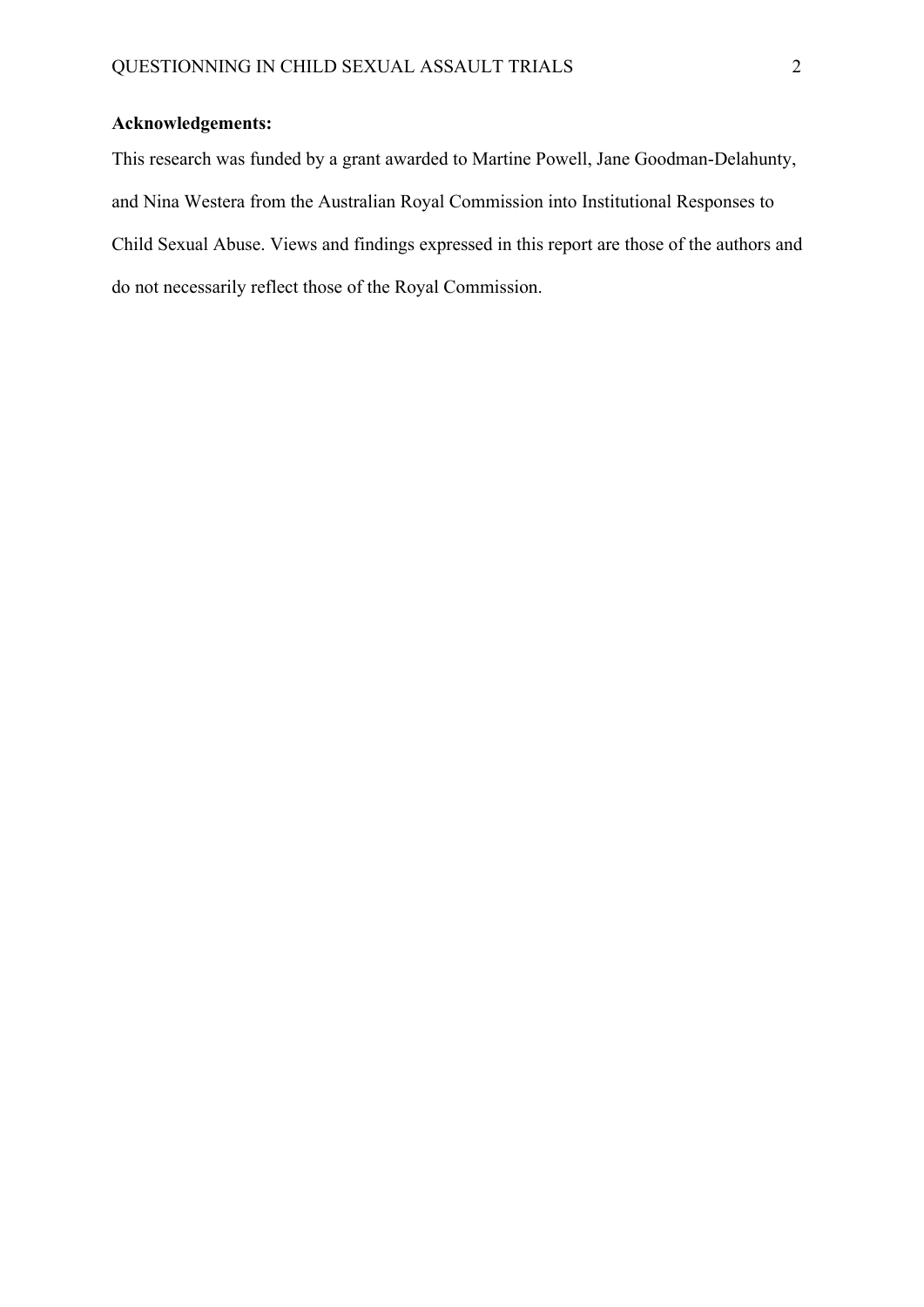#### **Abstract**

The way that complainants of child sexual assault are questioned about their experiences can profoundly influence the accuracy, credibility, and consistency of their evidence. This is the case for all people, but especially children whose language, social and cognitive capacity is still developing. In this study, we examined the questions used by a representative sample of Australian prosecutors, defence lawyers, and judges/magistrates to determine if this is an area that warrants improvement. Our focus was the type of questions used by the different professionals and how (if at all) these varied across complainant age groups (children, adolescents and adults, total  $N = 63$ ). Our findings revealed that each complainant group was questioned in a manner known to heighten misunderstanding and error (e.g., complex and leading questions were used frequently by all professional groups). There was also little indication of question adaption according to age (e.g., prosecutors asked children more complex questions than they asked adults). When the results are considered in the context of the broader literature on the impact of different question styles, they suggest that professional development in questioning would improve the quality of trial advocacy and judicial rulings.

*Keywords: Court Questioning, Perceived Credibility, Eyewitness Memory, Child Sexual Assault Trials, Question Type.*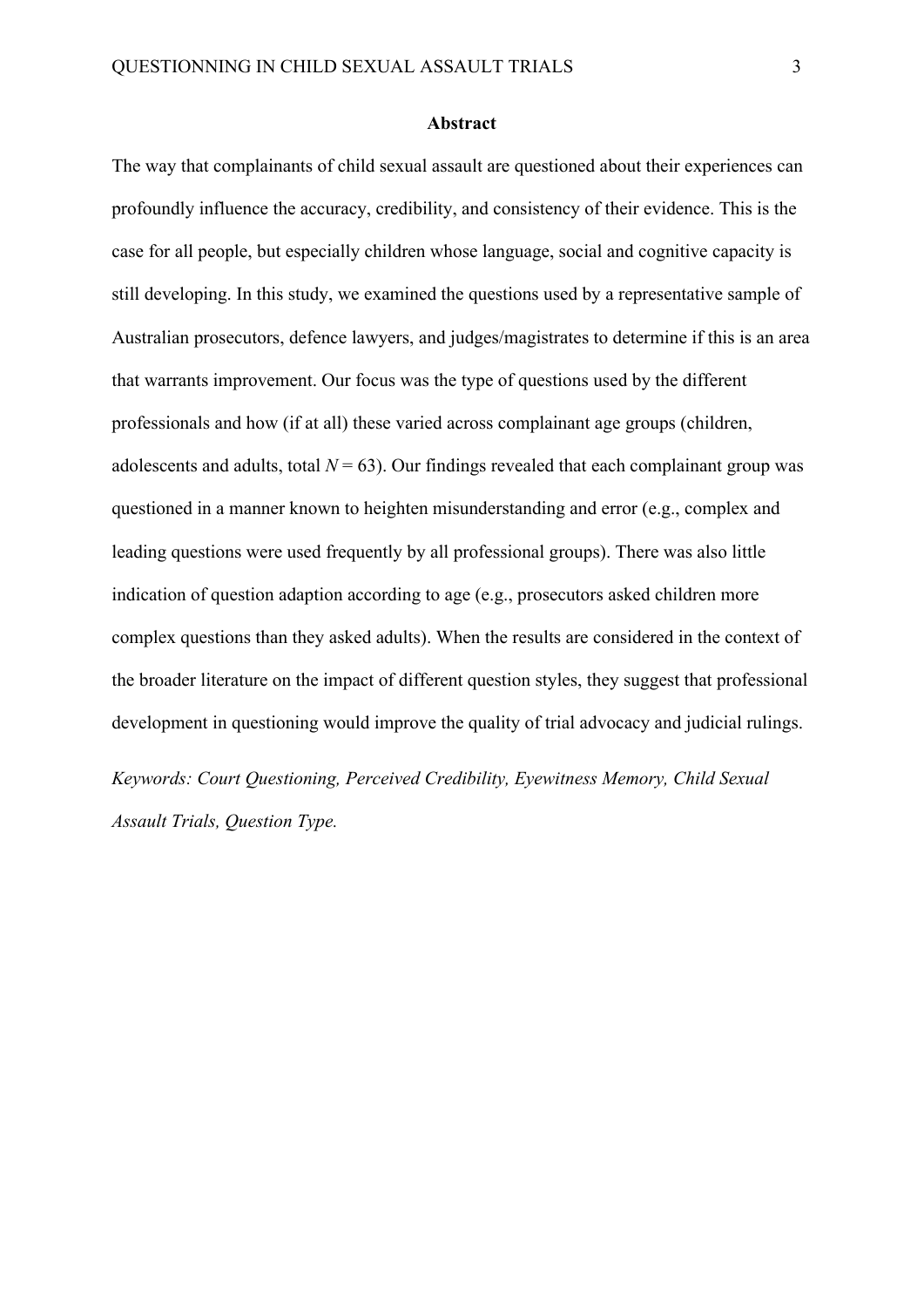# **An evaluation of the question types used by criminal justice professionals with complainants in child sexual assault trials**

Prosecuting allegations of child sexual assault is particularly challenging. Complainants are required to recall highly personal and distressing events, often after extensive time delays, and trials inevitably focus on complainant credibility which compounds suffering (New South Wales Law Reform Commission 'NSWLRC', 2003). Irrespective of whether the complainant is a child or adult, these trials are also characterised by high rates of attrition and low prosecution outcomes (Daly & Bouhours, 2010; Fitzgerald, 2006). Acknowledgement of these concerns has led to numerous legislative reforms over the years, such as the introduction of alternate measures and guidelines for eliciting evidence (e.g., the use of pre-recorded evidence, testifying via CCTV, intermediaries and support persons; see, Royal Commission into Institutional Responses to Child Sexual Abuse, 2017, for a review). While research evaluations support these reforms, the questions used by trial lawyers (which have had less focus) are also critical (Bull, 2014; Lamb et al., 2018; Pichler et al., 2020). In this study, we used standardised question coding criteria to examine how lawyers and judges question child, adolescent, and adult complainants in child sexual assault trials. We used the scientific memory literature on what constitutes best (recommended) questioning practice as the backdrop for evaluating trial lawyer questioning.

For ease of presentation in this paper, we categorise questions into two main categories; cued-recall questions and closed questions. Cued-recall questions direct the speaker to report specific details using their own words. These questions, which typically commence with 'who', 'what', 'when', 'where' or 'how', require *recall* processes; that is, respondents must generate the response by searching their own memory (Lamb et al., 2007). Examples of these questions include "Who else was there?", "What did you say to your mother?", "How hard did he hit you?" (when the complainant had previously disclosed that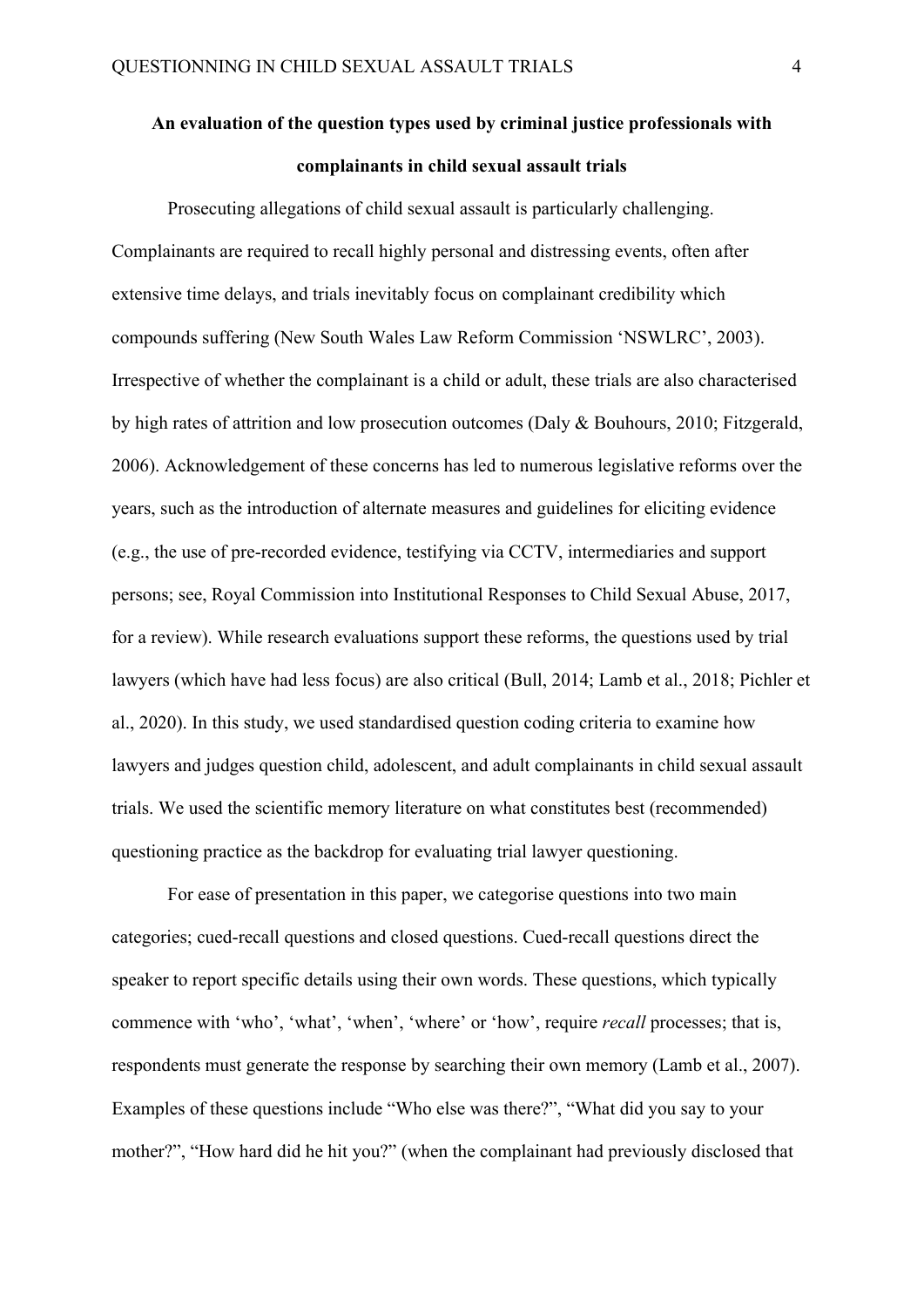they were hit). Open-ended questions, which invite elaborate information with few cues as to what needs to be reported (e.g., "Tell me everything that happened when…", "What happened next?, "Tell me more about the part where...") also rely on recall processes, although such questions feature more in the investigative (police interviewing) stage because trial lawyers need to be quite directive about the detail needed to support their case.

In contrast to cued-recall questions, closed questions require the respondent to provide a yes/no response (e.g., "Did he touch you?"), or to choose from multiple interviewergenerated options (e.g., "Did he touch you over or under your clothes?"). These questions rely on *recognition* memory where the respondent must choose, confirm, or reject details that are provided by the questioner (Lamb et al., 2018).

In contexts where accuracy of response is paramount, memory researchers are unanimous about which of the two question categories is superior. For people of all ages, error rates are typically heightened with closed questions as opposed to cued-recall questions. There are two main reasons for this (Poole & Lamb, 1998; Powell et al., 2005). First, irrespective of whether a questioner suggests (in tone or manner) the desired answer (e.g., "Surely you fought back, didn't you?"), there is a tendency for people to exhibit a response bias toward "yes" when response options are narrowed to yes or no, or to choose an option provided by an interviewer instead of saying "I don't know" (Goodman et al., 2014). Response bias, which is largely a socially driven phenomenon, is more prevalent among complainants of relatively low social status (e.g., children, Aboriginal complainants, people with communication impairment), and is not easily dampened with warnings about the importance of saying 'I don't know' and not to guess responses (Beauscher & Roberts, 2005, Cohen & Harnick, 1980; Eades, 2008; Earhart et al., 2018; Henry & Gudjonsson, 2003). Indeed, children typically perceive adults as competent and sincere communication partners and thus they often comply with requests for information without even fully understanding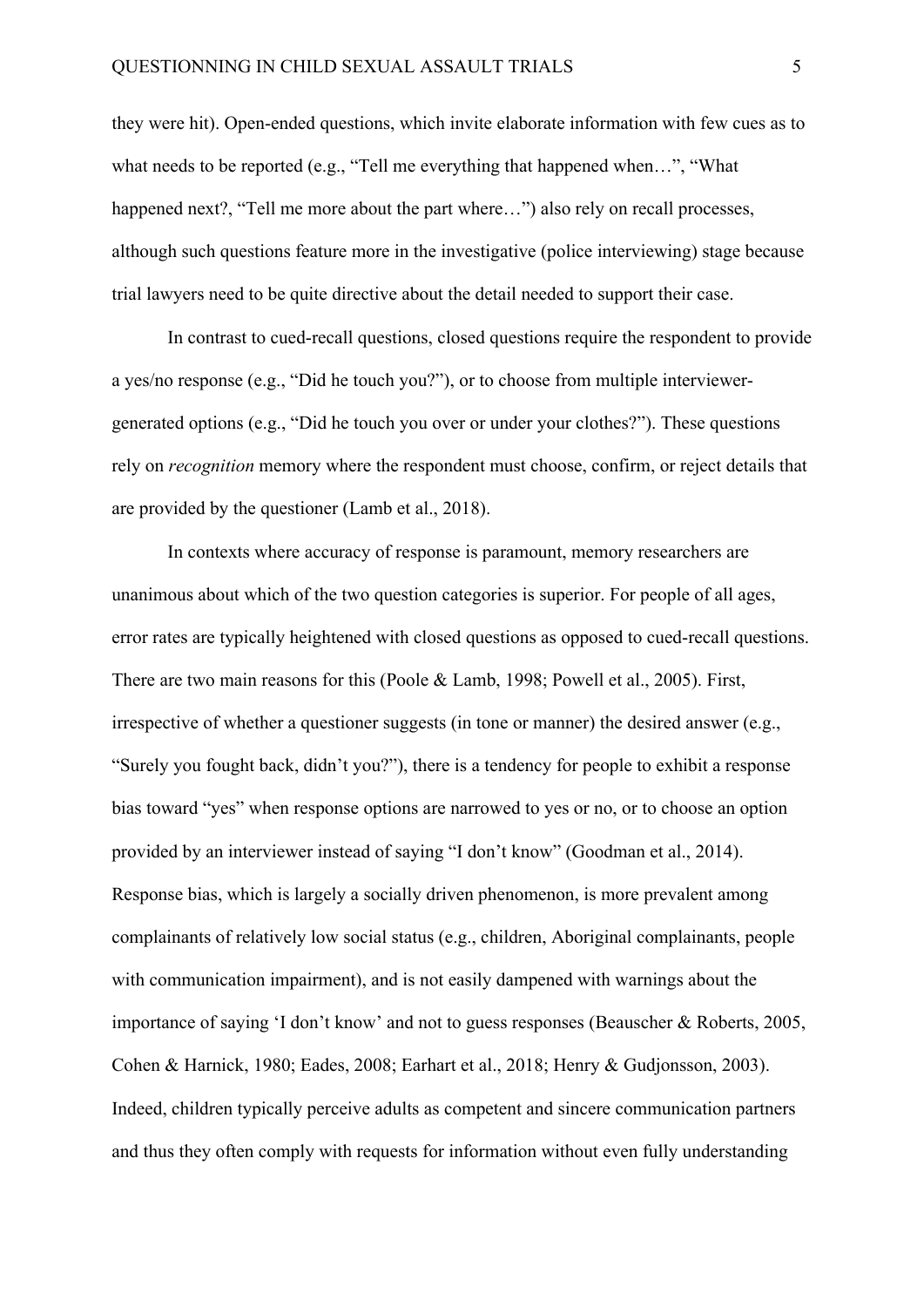the question (Ceci & Bruck, 1993; Ceci et al., 1987). For example, in a study where 5- to 7 year-old children were asked nonsensical questions such as "Is red heavier than yellow?", the children almost always responded with yes or no, without requesting clarification or saying "I don't know" (Hughes & Grieve, 1980). Errors are usually a product of the question rather than complainants' intention to deceive. When children want to be compliant, they try to provide the best response they can (e.g., for the question, "Is red heavier than yellow?" children may choose red as the more reasonable answer because red is a darker colour; Ceci & Bruck, 1993; Tobey & Goodman, 1992).

Second, closed questions lead to higher errors than cued-recall questions because the memory retrieval process is more superficial (less elaborate) and rapid, and the questioner is more likely to be imposing a certain state of events (Fisher & Geiselman, 1992). These factors enhance the likelihood that information from other sources will be used to reconstruct the event (a normal and often unconscious human phenomenon), at the expense of reduced reliance on retrieved episodic memory traces. Contamination of memory can originate from interviewer-suggested details but it can also arise from intrusions of related (similar but distinct) events that the complainant experienced, imagined or observed, but were not actually part of the target event (e.g., Roberts & Blades, 2000). Intrusions from similar events (i.e., attributing experienced details to the wrong occurrence) is more prevalent in response to closed (compared to cued-recall) questions (Powell & Roberts, 2002).

When considering the effects of question type on response accuracy, other factors (not just whether the question requires recall or recognition processes) need to be considered. In particular, the extent to which the question is suggestive (by the use of leading or repeated questions), or complex, also needs to be considered. Research indicates that complainants are particularly likely to make errors when asked leading questions which introduce information that has not been previously disclosed by the complainant and which imply or suggest a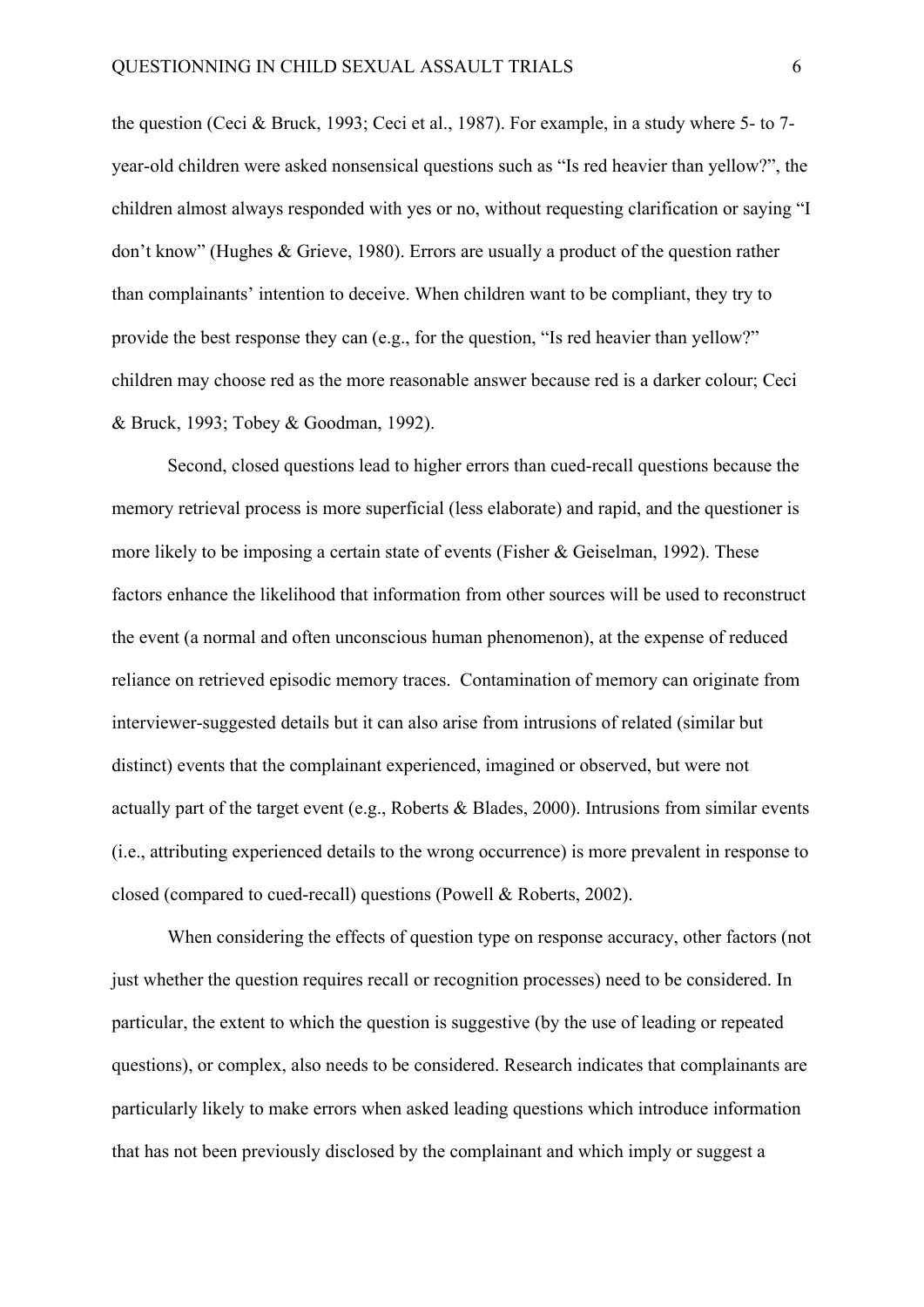particular response (e.g., "He touched you under your clothes, didn't he?" when the complainant had previously disclosed they were touched, but not where; Roebers & Schneider, 2000). Repeated questions, especially when they are closed, can also be considered a coercive technique as respondents who want to please the interviewer (or get the process over with) tend to change their response option, believing that their first answer was incorrect or not desired (Poole & White, 1991; Howie et al., 2004). Finally, and commensurate with the recommendation that questions should be phrased simply (Powell  $\&$ Snow, 2007), questions that are difficult to comprehend (due to ambiguous phrasing or sophisticated syntax and vocabulary) also tend to elicit a high rate of errors (Lamb et al., 2018; Poole & Lamb, 1998; Powell et al., 2005).

Although no age group is completely immune to suggestion and interviewer manipulation, the detrimental effect of leading and complex questions is much greater for younger children compared to adolescents and adults (Roebers & Schneider, 2000). This is especially true after lengthy questioning. While all witnesses tire rapidly when the task is effortful, children tire more quickly than older children and adults, as their ability to sustain attention over time is still developing (Betts et al., 2006).

In sum, research indicates that sexual assault complainants are particularly prone to making errors in response to closed, leading, repeated, and complex question types. Although children are especially susceptible to the negative effects of these questions, the differences in error rates between younger children and the older age groups is merely a matter of degree (the qualitative effect of the questions is similar for all individuals; Ceci et al., 2016; Goodman et al., 2014; Sharman & Powell, 2012). Given the strong relationship between questioning style and response accuracy, and the need to ensure that our justice system allows respondents to provide their best evidence, it is important to evaluate how complainants are questioned in court.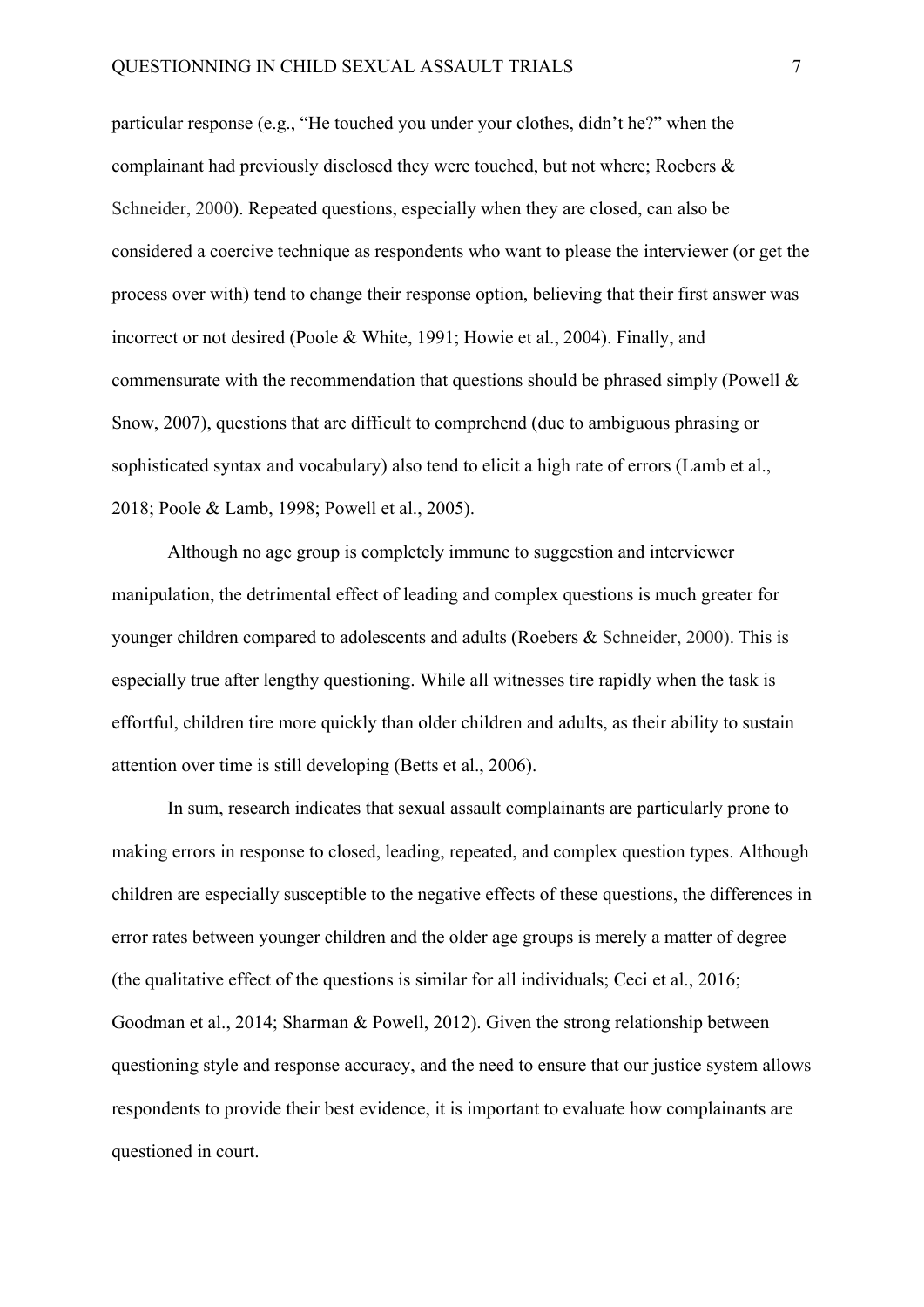#### **Questioning of Complainants at Trial**

Various players question complainants of child sexual assault at trial in common law legal systems. Judges and magistrates interact with complainants during the trial to instruct and question complainants primarily in relation to the trial procedure, such as taking the oath (Andrews & Lamb, 2016). Most questioning, however, is conducted by the prosecution or defence, each of whom are regulated by different rules of evidence.

During examination and re-examination, prosecutors are expected to question complainants in a way that protects the accuracy of the evidence and enables them to give evidence in their own words (Australian Law Reform Commission 'ALRC' et al., 2005). Consequently, it is a general rule that prosecutors should not ask leading questions (*Evidence Act 1995,* NSW, s. 27). In contrast, the purpose of cross-examination is to test the complainant's evidence and their credibility, although it is generally accepted that the underlying goal of cross-examination is to discredit the witness's evidence (e.g., ALRC & NSWLRC, 2010; Caruso, 2012). In accordance with the different aims of prosecution and defence questioning, defence lawyers tend to ask child complainants more leading, closed, and complex questions than prosecutors (Andrews & Lamb, 2016; Stolzenberg & Lyon, 2014; Zajac et al., 2003; Zajac & Cannan, 2009). Concerns about the types of questions employed during cross examination and lines of questioning that make use of sexual assault myths, have led to the commonwealth, NSW, and ACT to impose a duty on the court to disallow improper questions that arise during cross-examination (ALRC et al., 2005; Cossins, 2020). For example, Section 41 of the *Evidence Act 1995* (NSW) mandates that improper questions, including those which are misleading, confusing, repetitive, or intimidating are disallowable. Despite these legislative changes, however, concerns about inappropriate crossexamination questioning have remained (e.g., Cossins, 2020). The creation of enactments and laws does not mean they are applied in a positive way.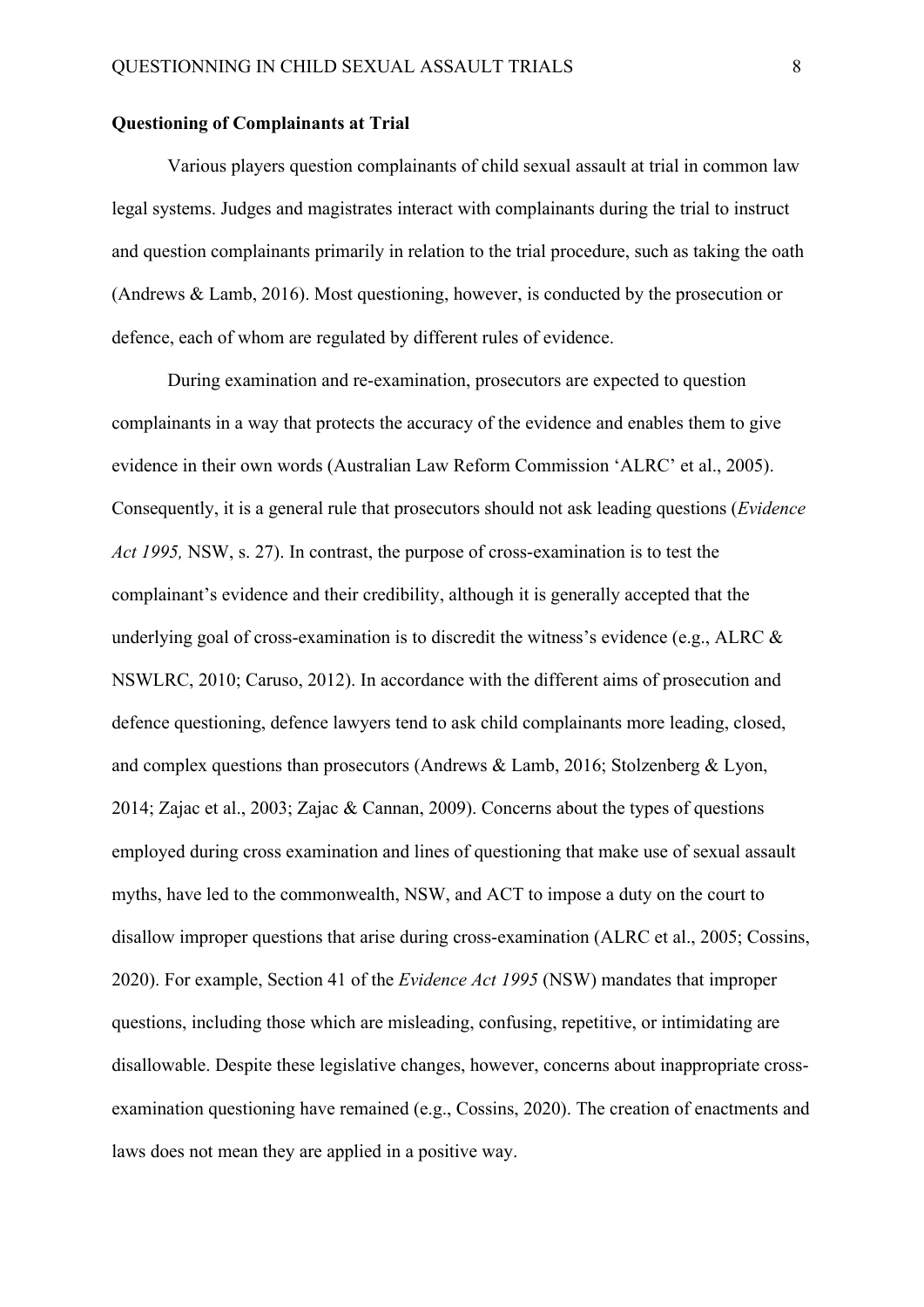#### **Do Lawyers Adapt their Questioning Style to the Complainant's Developmental Stage?**

Little prior research has considered the degree to which lawyers tailor their questions to the developmental needs of the complainant. An Australian study analysed sexual assault trial transcripts involving child complainants aged 6-17 years, revealing that defence lawyers exhibited some sensitivity to the age of the complainant in their questioning (Zajac et al., 2018). Defence asked younger children a higher proportion of cued-recall questions and a lower proportion of leading questions compared to older children. Nonetheless, all children (irrespective of age) were asked a low proportion of cued-recall questions and a high proportion of complex and leading questions. The study, however, only analysed the questions during cross-examination. Given that prosecutors aim to maximise the reliability of evidence, we would expect prosecutors to tailor their questioning to the needs of the complainant more than the defence. Research conducted in international jurisdictions has found conflicting evidence regarding whether prosecutors (cf. defence lawyers) do in fact use more appropriate questions with children compared to adolescents (e.g., Andrews & Lamb, 2016; Stolzenberg & Lyon, 2014; Zajac et al., 2003).

Considering the detrimental effect of fatigue on response accuracy, and that younger complainants suffer fatigue more quickly than their older counterparts, it is important to consider whether lawyers adapt the duration of questioning to the complainant's developmental stage. Few studies have examined this question, and the findings that do exist are mixed. There is some evidence that younger children are asked fewer questions during cross-examination than older children (Zajac & Cannan, 2009), however, cross-examination even with young children is typically lengthy (the duration of cross-examination in Australian child sexual assault trials is much longer for all witnesses than it was a few decades ago; Zajac et al., 2018).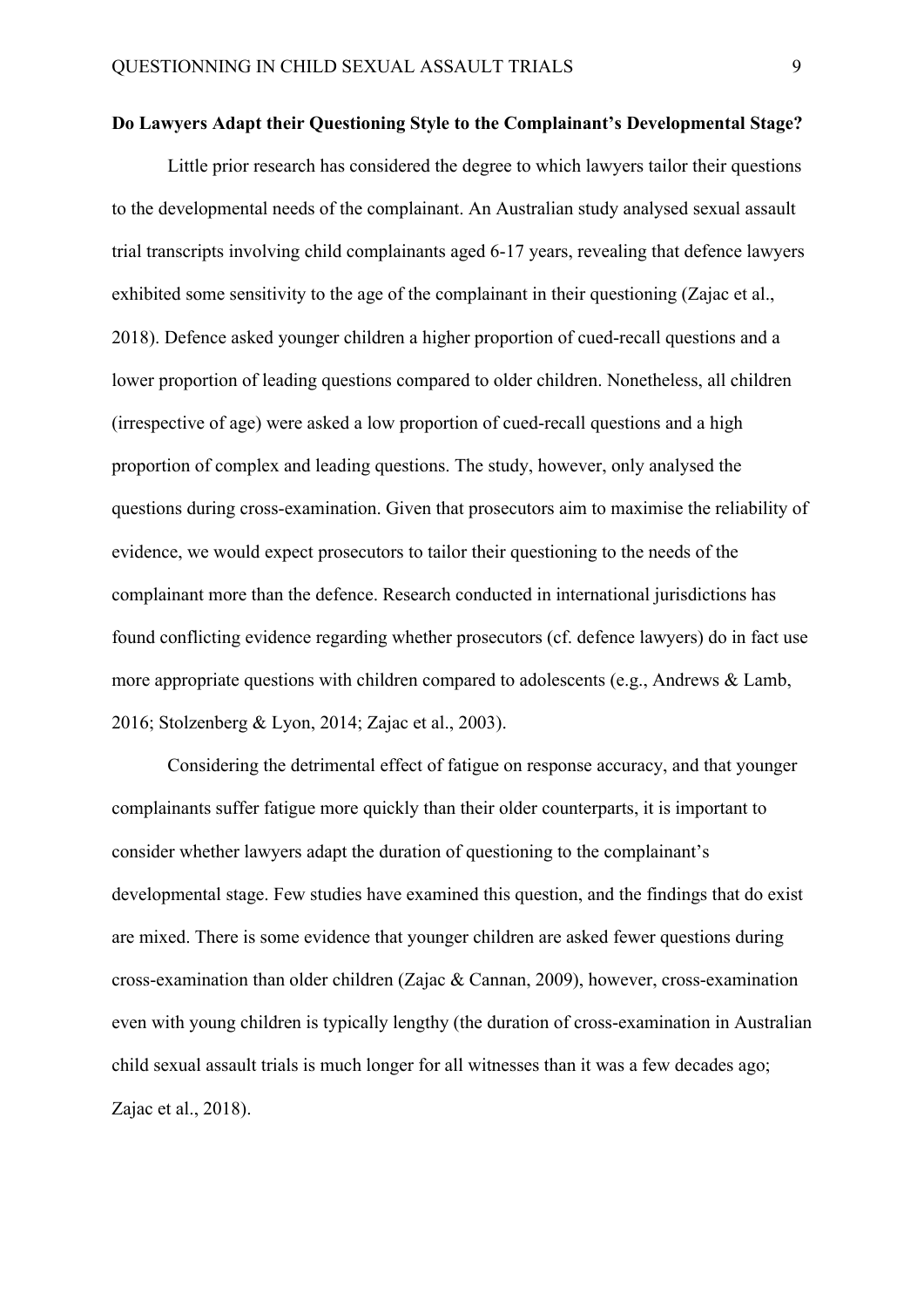To our knowledge, only one study has directly compared how child and adult complainants are questioned at trial (Zajac & Cannan, 2009). This study examined trial transcripts involving child or adult complainants of sexual assault in New Zealand. Overall, lawyers did not tailor their questions to the developmental needs of the complainant. Prosecutors asked child complainants (aged 5-12 years) a higher proportion of leading questions, and a lower proportion of cued-recall questions than they asked adults, and defence lawyers asked children a higher proportion of closed questions than adults. Although defence lawyers used leading questions less frequently with children (compared to adults), almost half of the questions they asked children were leading. As this study did not examine how complainants aged 13-18 were questioned, it is unknown how lawyers question adolescents relative to children and adults.

#### **The Current Study**

The aim of the current study was to evaluate the extent to which lawyers and judges adapt the question structure (cued versus closed), as well as the length of their questioning, to compensate for the developmental needs of the complainant in Australian courts. We were also interested in the extent to which lawyers use leading, complex, and repeated questions. Given the different roles of the legal professionals at trial, we were interested in the extent to which they tailored their questioning to the age of the complainant. We expected that judges (impartial overseers who ensure a fair trial) and prosecutors (who aim to maximise the accuracy and informativeness of complainant evidence) would moderate their questioning to the age of the complainant more than defence lawyers. To examine this issue, we obtained a representative, contemporaneous sample of court transcripts of lawyers' and judges' questioning of complainants of child sexual assault from three different age groups; children, adolescents, and adults.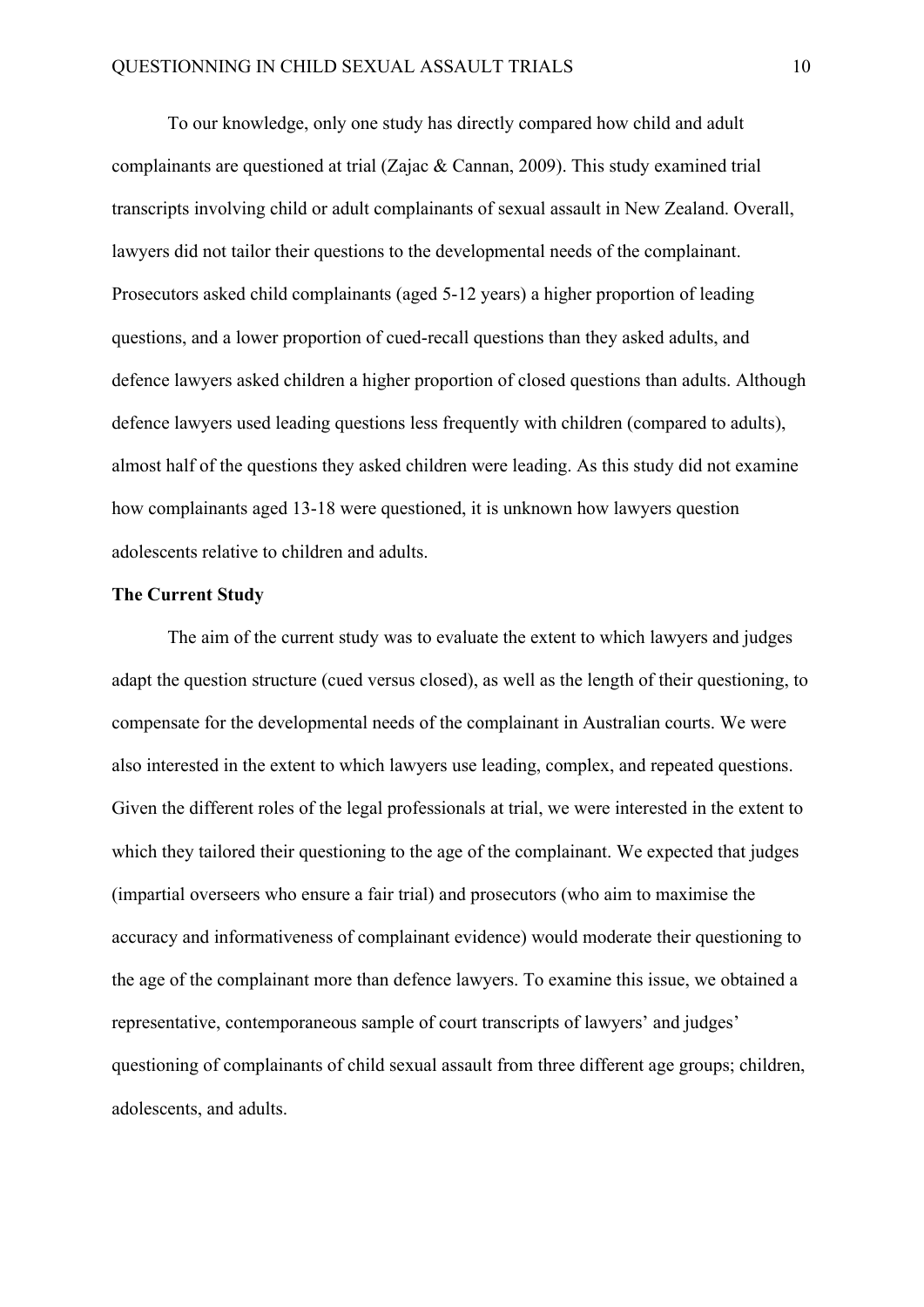We also measured the types of responses complainants gave to the various questions; we were interested in the degree to which the complainants across the age groups indicated confusion or poor comprehension of questions. Accuracy of responses cannot be determined in trial transcripts because the ground truth of what the complainants report is not known. However, since under optimal (laboratory) studies, errors consistently arise in response to closed questions, errors would also be occurring at trial where the cognitive load and discomfort would be even higher than that in the laboratory. If (as we expect) children willingly answer closed trial questions with few 'don't know' responses, this would indicate that the detrimental effect of the closed questions is potentially undetected. This heightens the importance of ensuring that the onus for minimising error rests with the interviewer (quality of questions) rather than the child.

#### **Method**

#### **Selection of Court Transcripts**

Transcripts of the evidence given by complainants in 156 trials of child sexual abuse were obtained from three Australian jurisdictions (New South Wales, Victoria and Western Australia). The transcripts were obtained under notice or summons issued by the Royal Commission into Institutional Responses to Child Sexual Abuse. All trials were held between 2010 and 2015 and include a mixture of 'historical' (where the alleged abuse occurred before 2010) and 'contemporary' cases (where the alleged abuse occurred after 2010). To obtain a representative sample from each of the three jurisdictions, the complainants were matched for age (within one year of each other's age) at the time of the trial. This process resulted in transcripts of evidence given by 63 complainants across three jurisdictions. Complainants aged under 12 years at time of trial were classed as 'children' (*n =* 21, *M =*  8.95 years,  $SD = 1.65$ , range = 6–11) complainants aged from 12 to under 18 years at time of trial were classed as 'adolescents' ( $n = 21$ ,  $M = 14.52$  years,  $SD = 1.54$ , range = 12–17) and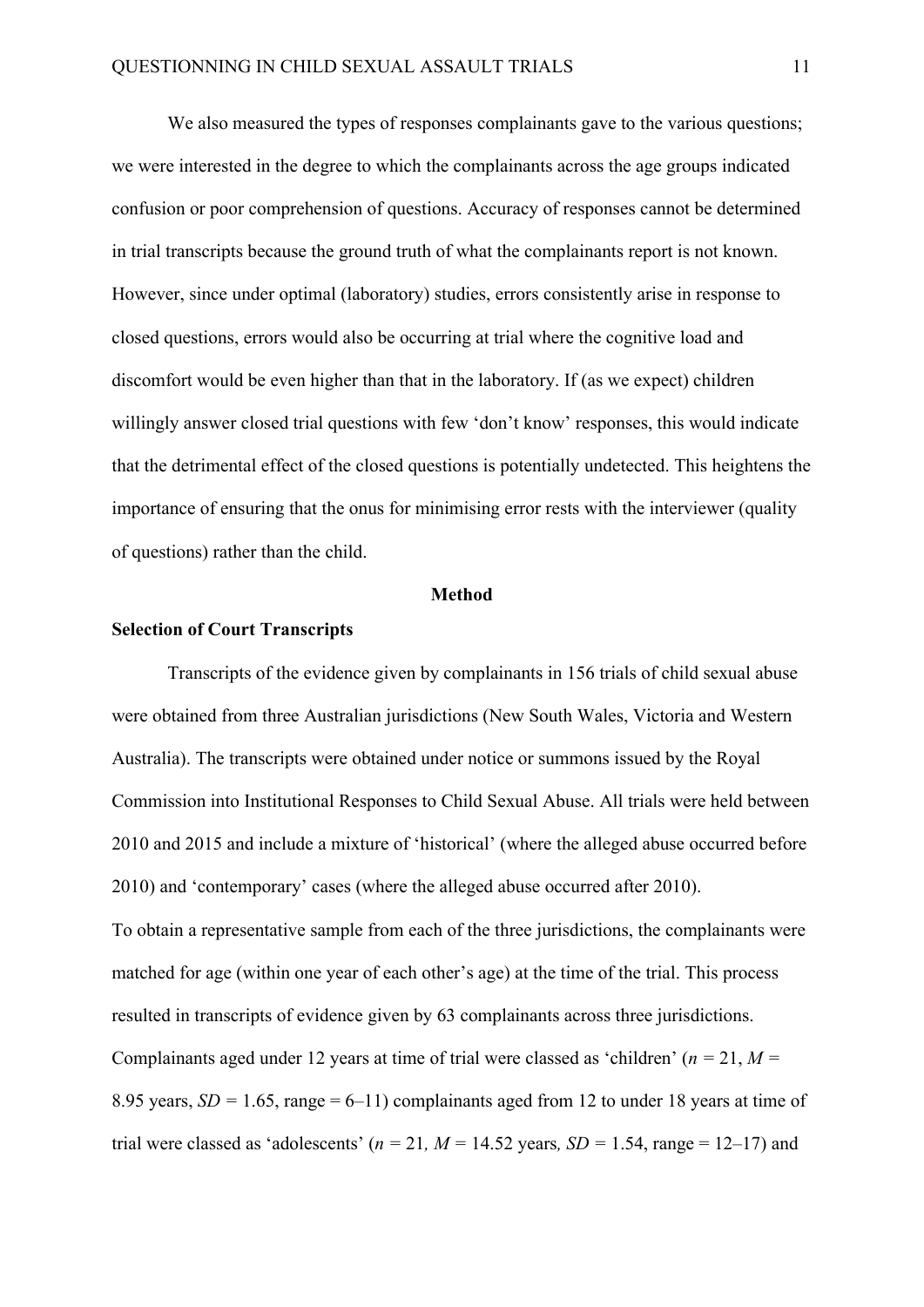complainants aged 18 years and over at time of trial were classed as 'adults' (*n =* 21, *M =*  34.67*, SD =* 12.07, range = 21–62). The majority of complainants in each group were female —there were four male complainants in the child sample (19.1%), six male complainants in the adolescent sample (28.6 %), and six male complainants in the adult sample (28.6%). All defendants were male, except for one female defendant in the child sample and one female defendant in the adolescent sample.

#### **Question Types**

Each question asked by the prosecutor, defence lawyer, or judge was classified into one or more of seven categories displayed in Table 1. These categories included cued-recall questions (which engaged recall processes) and closed questions (which required the complainant to recognise the correct response) as well as questions that were leading, complex, and repeated. Additionally, the instructions given to the complainant were coded.

> Insert Table 1 near here  $\overline{\mathcal{L}}$  , which is a set of the set of the set of the set of the set of the set of the set of the set of the set of the set of the set of the set of the set of the set of the set of the set of the set of the set of th

#### **Type of Complainant Responses**

The responses complainants gave to each question were categorised into one or more of seven categories. Table 2 details how complainants' responses were coded. These categories included adaptive strategies (such as asking for clarification, seeking clarification, and resisting leading questions), as well as potentially unhelpful strategies (such as compliance, misunderstandings, and changing evidence). Responses that did not fit any of these categories were coded as 'other' and omitted from the analyses. Because some of the courtroom questions and complainant responses could be assigned to more than one category, the sums of question type and response type may exceed one.

Insert Table 2 near here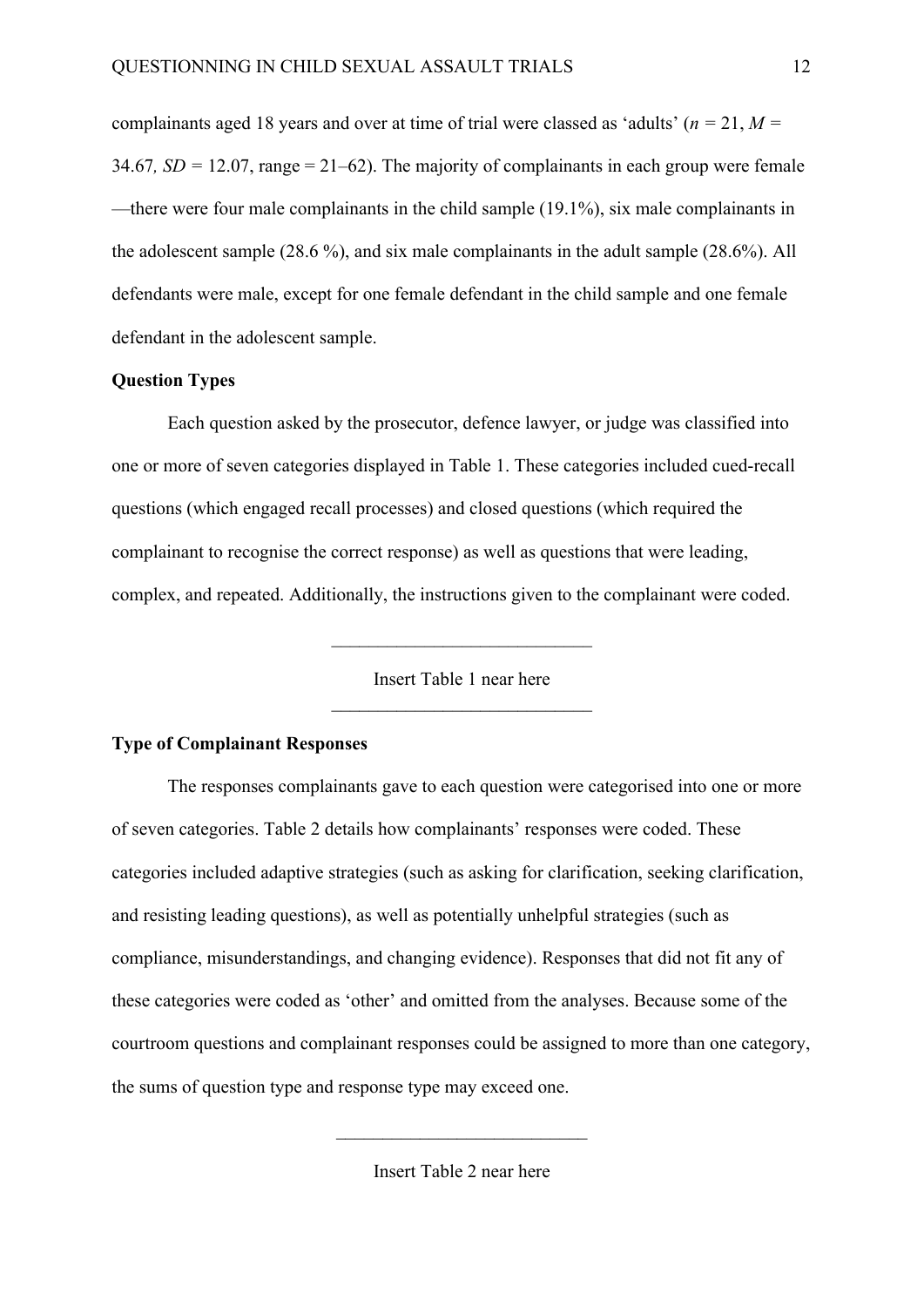#### **Inter-coder Agreement**

All of the transcripts included in the study were coded by one researcher, and a second researcher coded 20 per cent of the transcripts to calculate inter-coder agreement. Inter-rater reliability was high,  $\kappa = .87$ ,  $p < .001$ . Coding disagreements were resolved by discussion, after which one researcher coded the remaining transcripts.

 $\overline{\mathcal{L}}$  , which is a set of the set of the set of the set of the set of the set of the set of the set of the set of the set of the set of the set of the set of the set of the set of the set of the set of the set of th

#### **Analysis**

The data were analysed using a combination of ANOVAs and *t-*tests depending on what was deemed most appropriate. Due to the small sample sizes, post-hoc testing was conducted using more conservative Bonferroni testing. The differences are statistically significant unless otherwise stated. To control for the variation in the total number of questions asked by each party, analyses were performed on proportional values. Because some of the courtroom questions and complainant responses could be assigned to more than one category, the sums of question type and response type may exceed one.

#### **Results**

#### **How do Lawyers and Judges Question Complainants?**

There was a difference in the pattern of results depending on professional group. Statistical testing showed that the types of questions asked varied as a function of the questioner and there were differences in the types of questions asked by prosecutors, lawyers, and judges,  $F(6.43,385.86) = 86.88$ ,  $p < .001$ . Separate analyses on questioner and question type revealed no differences according to jurisdiction (all *p*s > .15). Subsequent analyses examine the question types used by each professional group.

As Figure 1 shows, prosecutors used some types of questions more than others, *F*   $(3.47, 208.33) = 71.22$ ,  $p < .001$ . Prosecutors tended to ask closed questions. They used leading questions (the least desirable type of questions) as much as they used cued-recall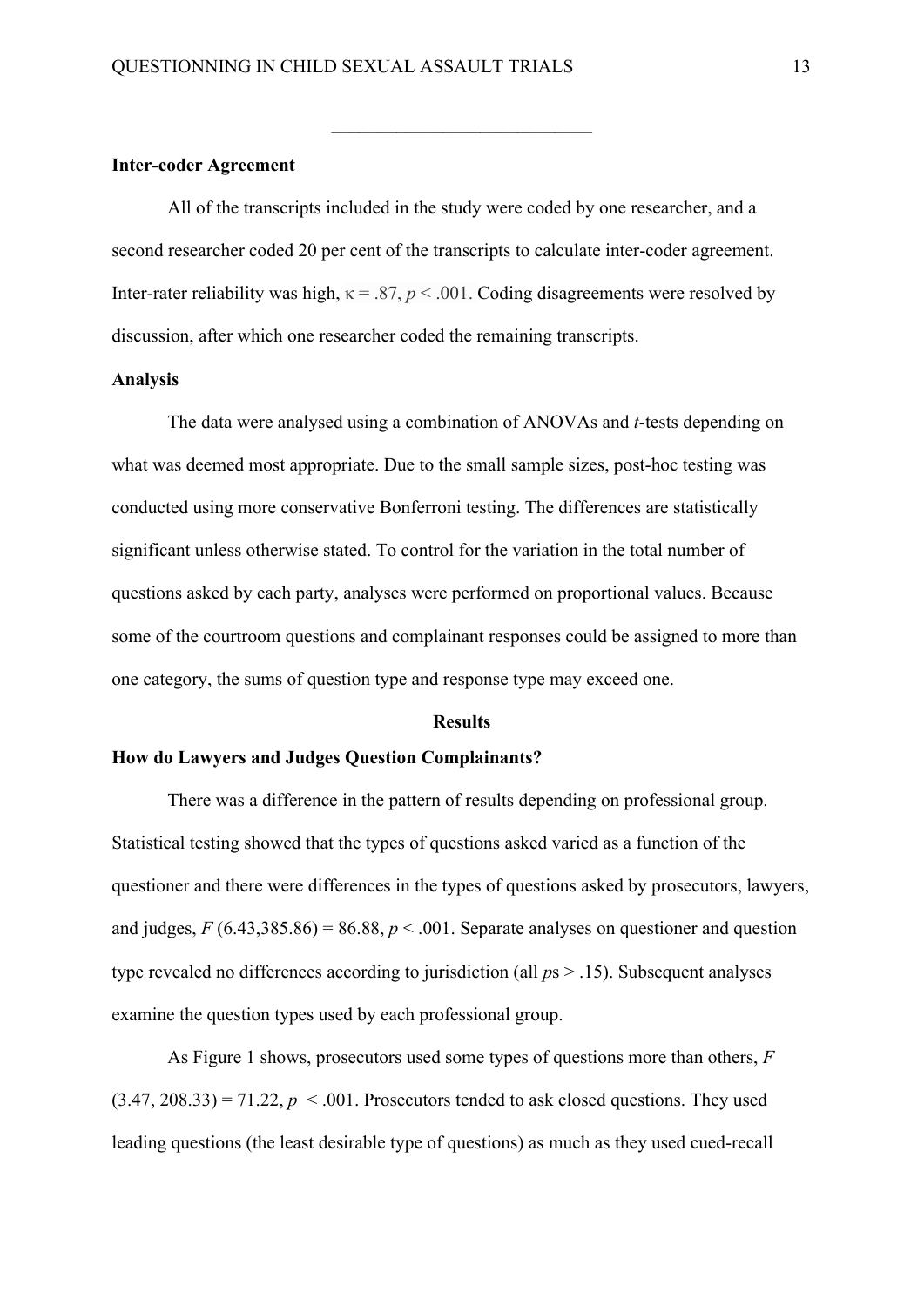questions (the most desirable types of questions). Prosecutors used complex language in about a third of all questions, but they seldom used repeated questions and questions that had a complex meaning.

Defence lawyers also used certain types of questions more than others, *F* (2.71,  $162.52$ ) = 296.14,  $p < 0.001$ . Given that more than 60 percent of defence lawyers' questions were leading, and less than 10 per cent were cued-recall questions, their questioning was most likely to result in errors when compared with judges' and prosecutors' questioning. Compounding these problems, 44 per cent of all questions asked by defence lawyers used complex language. One in every 10 questions was a repeated question, and one in every 10 questions was a 'complex meaning' question.

Judges also used some types of questions more than others,  $F(3.63, 217.47) = 75.85$ , *p* < .001. Overall, judges tended to give instructions and use closed questions. Leading questions were present in nearly one-fifth of all questions and cued-recall questions were seldom used. Judges used complex language in just over one-third of all questions, but used complex meaning and repeated questions less frequently.

> Insert Figure 1 near here  $\overline{\mathcal{L}}$  , which is a set of the set of the set of the set of the set of the set of the set of the set of the set of the set of the set of the set of the set of the set of the set of the set of the set of the set of th

> $\overline{\mathcal{L}}$  , which is a set of the set of the set of the set of the set of the set of the set of the set of the set of the set of the set of the set of the set of the set of the set of the set of the set of the set of th

#### **Do Judges and Lawyers Adapt their Questioning to the Age of the Complainant?**

The types of questions that complainants were asked varied as a function of the age group of the complainant as well as the questioner  $(F(13, 386) = 3.75, p < .001)$ ; prosecutors, defence lawyers and judges used different types of questions with different age groups. Subsequent analyses examine the extent to which each professional group tailored their questioning to the age of the complainant.

The types of questions prosecutors asked varied as a function of age, *F* (6.94, 208.33)  $= 3.22$ ,  $p = .003$ . As Table 3 shows, prosecutors' questioning methods did not promote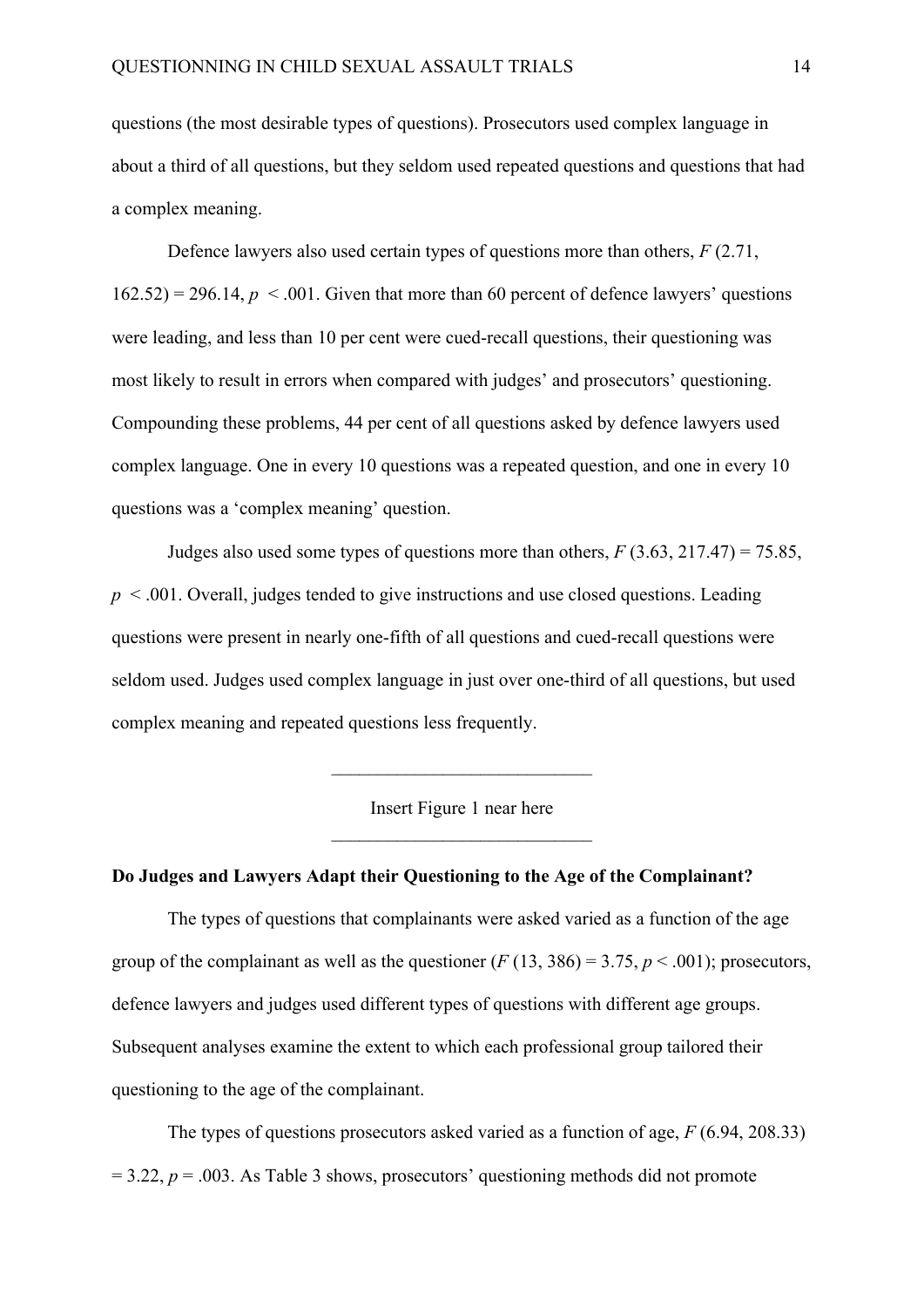accurate responding from complainants. Prosecutors asked children and adolescents fewer cued-recall questions and more complex questions than they asked adults. Of note, post-hoc testing showed that the differences in complex questions did not meet the threshold of significance (children:  $p = .08$ ; adolescents,  $p = .89$ ). More positively, prosecutors asked children and adolescents fewer repeated questions and gave more instructions than they did to adults, Bonferroni, *p* < .05.

> Insert Table 3 near here  $\overline{\mathcal{L}}$  , which is a set of the set of the set of the set of the set of the set of the set of the set of the set of the set of the set of the set of the set of the set of the set of the set of the set of the set of th

 $\overline{\phantom{a}}$  , which is a set of the set of the set of the set of the set of the set of the set of the set of the set of the set of the set of the set of the set of the set of the set of the set of the set of the set of th

The types of questions defence lawyers asked varied as a function of age, *F* (5.42,  $162.52$ ) = 2.29,  $p = 0.04$ . As Table 4 shows, differences in defence lawyers' question types according to age group were marginally significant. A comparison of the means indicated that defence lawyers used fewer leading questions with children than with adolescents and fewer complex questions with children than with adults. The high number of leading and complex questions for all age groups, however, negated the ability to draw meaningful interpretations of these age differences in terms of their effect on complainant accuracy.

> Insert Table 4 near here  $\mathcal{L}=\mathcal{L}=\mathcal{L}=\mathcal{L}=\mathcal{L}=\mathcal{L}=\mathcal{L}=\mathcal{L}=\mathcal{L}=\mathcal{L}=\mathcal{L}=\mathcal{L}=\mathcal{L}=\mathcal{L}=\mathcal{L}=\mathcal{L}=\mathcal{L}=\mathcal{L}=\mathcal{L}=\mathcal{L}=\mathcal{L}=\mathcal{L}=\mathcal{L}=\mathcal{L}=\mathcal{L}=\mathcal{L}=\mathcal{L}=\mathcal{L}=\mathcal{L}=\mathcal{L}=\mathcal{L}=\mathcal{L}=\mathcal{L}=\mathcal{L}=\mathcal{L}=\mathcal{L}=\mathcal{$

The types of questions judges asked varied as a function of age,  $F(7.25, 217.47) =$ 3.72, *p* = .001. As Table 5 shows, consistent with practice that promotes response accuracy*,*  judges asked children fewer leading questions than they asked adults, and more cued-recall questions than they asked adolescents and adults. In follow-up testing the differences in open questions by age were only marginally significant,  $p = .06$ . Judges also asked children more closed questions than they did adolescents and adults, and gave fewer instructions than they did to adults, Bonferroni, *p* < .05.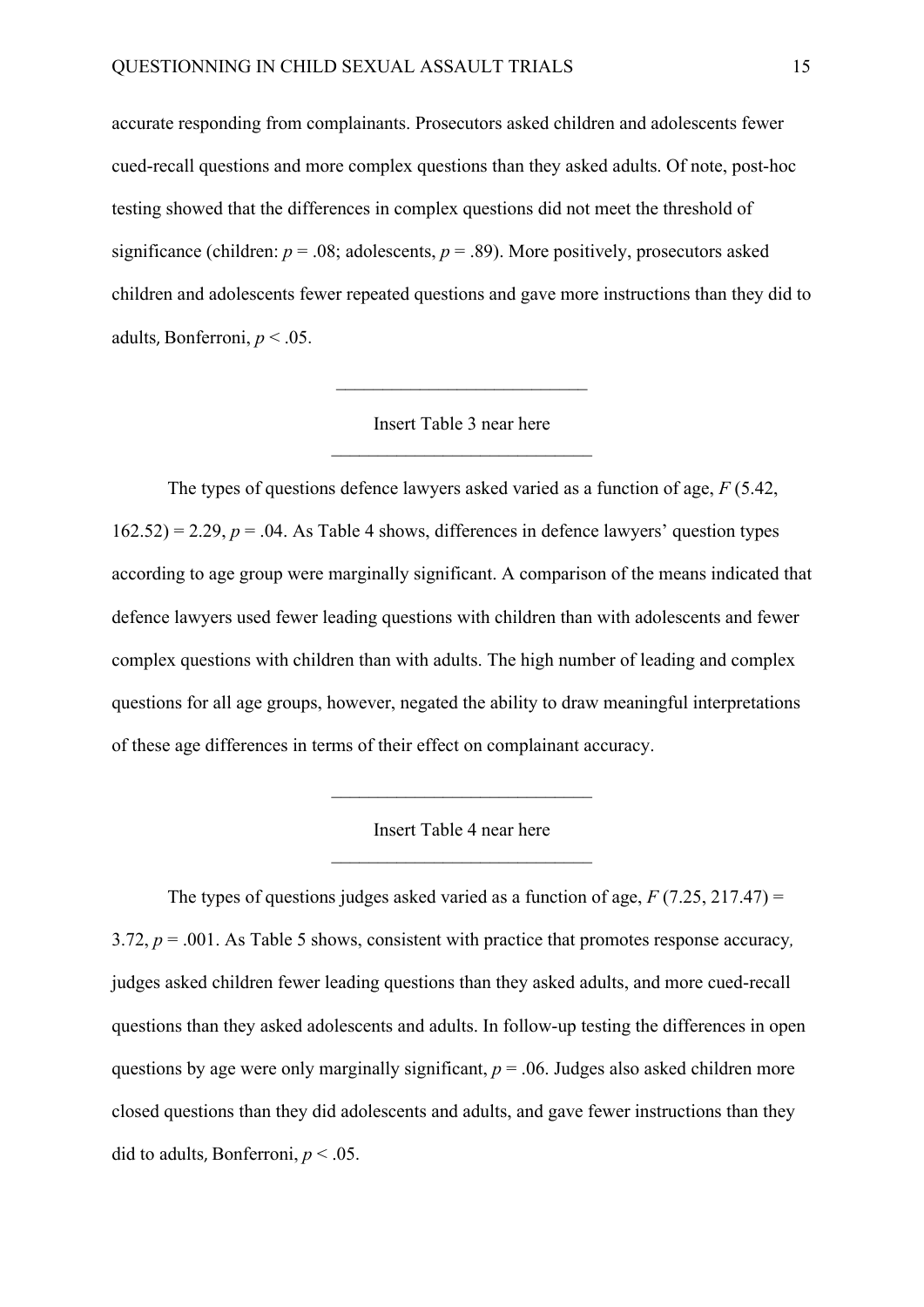Insert Table 5 near here

 $\overline{\mathcal{L}}$  , which is a set of the set of the set of the set of the set of the set of the set of the set of the set of the set of the set of the set of the set of the set of the set of the set of the set of the set of th

# **Did Lawyers and Judges Adapt the Length of their Questioning to the Age of the Complainant?**

There was limited evidence that legal professionals adapted the length of their questioning to the age of the complainant. Figure 2 displays the average number of questions asked by prosecutors, the defence, and judges (during evidence-in-chief and crossexamination). Defence lawyers did not adapt the number of questions asked to compensate for differences in age. Although defence lawyers asked children slightly fewer questions than adolescents or adults, this difference was not statistically significant,  $F(2, 60) = 0.76$ ,  $p = .47$ . The number of questions prosecutors asked varied as a function of age,  $F(2, 60) = 24.15$ ,  $p =$  $<$  0.01,  $\eta^2$ <sub>*p*</sub> = 0.45. Prosecutors asked adults more questions than they did children and adolescents, Bonferroni,  $p < 0.05$ . This finding is likely due to the use of the police video interview as evidence-in-chief, which means police, not prosecutors, are essentially eliciting the evidence-in-chief from children. The length of questioning did not vary according to jurisdiction (all *p*s < 0.09). During evidence-in-chief the number of questions judges asked varied according to the complainant's age group,  $F(2, 60) = 11.89$ ,  $p < .001$ ,  $\eta^2 p = 0.28$ . Children were asked twice as many questions as adolescents and over three times as many questions as adults, Bonferroni, *p* < .05. This could be due to judges asking young children questions to test their competence to give evidence. During cross-examination, the number of questions judges asked did not vary according to the complainant's age,  $F(2, 60) = 0.002$ , *p*  $= 1.00.$ 

Insert Figure 2 near here

 $\overline{\mathcal{L}}$  , which is a set of the set of the set of the set of the set of the set of the set of the set of the set of the set of the set of the set of the set of the set of the set of the set of the set of the set of th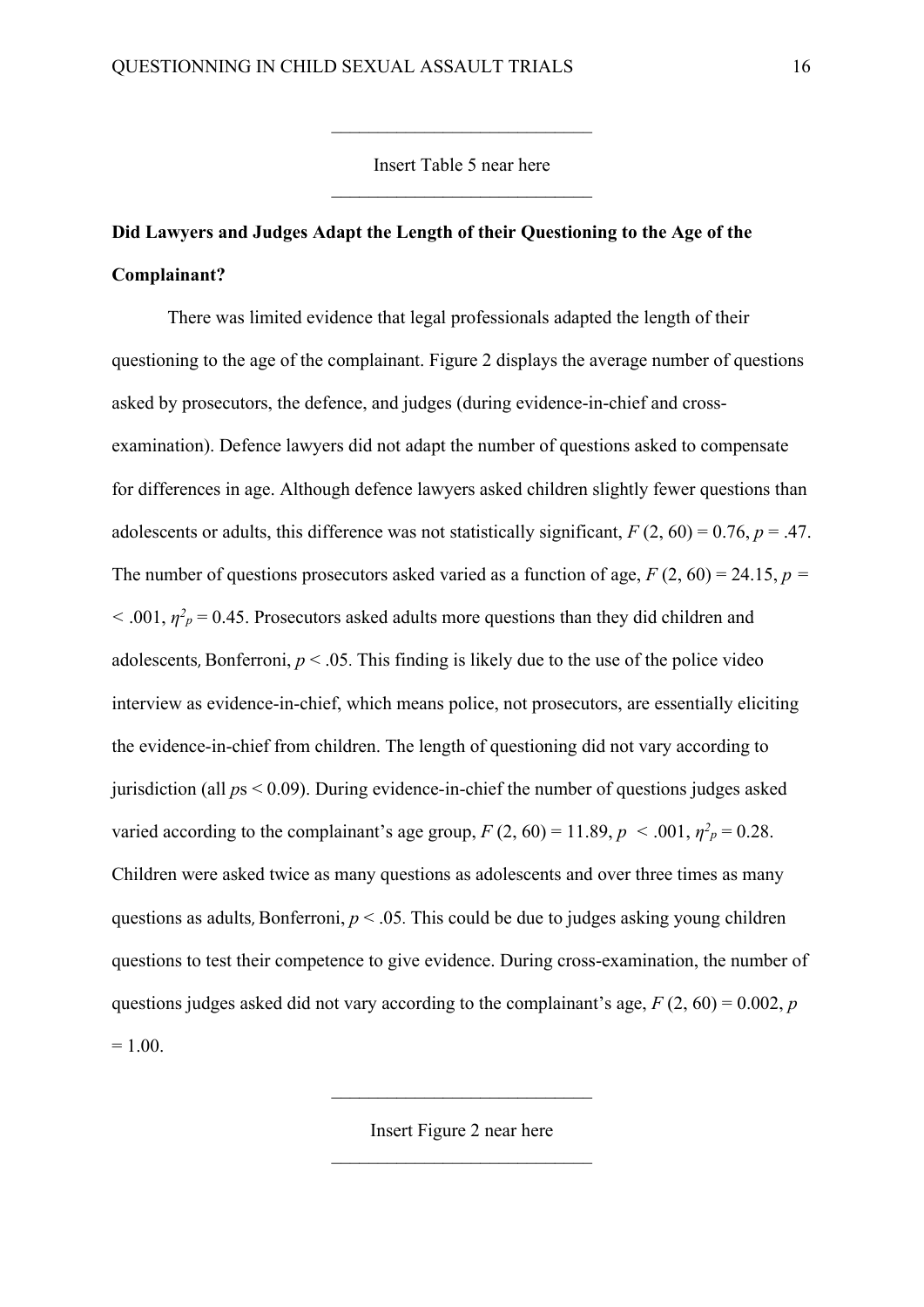# **How Often did Complainants Show Compliance, Confusion, or Engage in Adaptive Strategies During Questioning?**

Overall, there were high rates of compliance with leading questions and misunderstanding during questioning. Additionally, complainants used adaptive strategies (i.e., seeking or providing clarification) infrequently. Table 6 displays the type of responses complainants gave according to their developmental stage. This shows that the types of responses complainants gave varied as a function of age,  $F(3.89, 116.55) = 9.30, p < .001$ . Children and adolescents complied more often with leading questions and gave fewer clarifications than adults. Children also sought clarification less than adults, Bonferroni, *p* < .05.

> Insert Table 6 near here  $\overline{\mathcal{L}}$  , which is a set of the set of the set of the set of the set of the set of the set of the set of the set of the set of the set of the set of the set of the set of the set of the set of the set of the set of th

> $\overline{\mathcal{L}}$  , which is a set of the set of the set of the set of the set of the set of the set of the set of the set of the set of the set of the set of the set of the set of the set of the set of the set of the set of th

#### **Discussion**

The way that legal professionals questioned complainants was broadly consistent with how we would expect criminal trials to operate. Prosecutors asked relatively more cued-recall questions than other professionals, whereas defence lawyers asked high a proportion of leading and closed questions. Two main findings were surprising. First, all professionals, even prosecutors and judges, asked a low proportion of cued-recall questions. Indeed, prosecutors asked a similar proportion of leading and cued-recall questions. Second, there was limited evidence that professionals tailored their questioning to the age of the complainant. Judges for example, asked children more closed questions than they asked older complainants, and prosecutors asked children and adolescents fewer cued-recall questions, and more complex questions than they asked adults. These patterns in how complainants of sexual assault are questioned can undermine the legitimacy of trial verdicts (Dennis, 2013).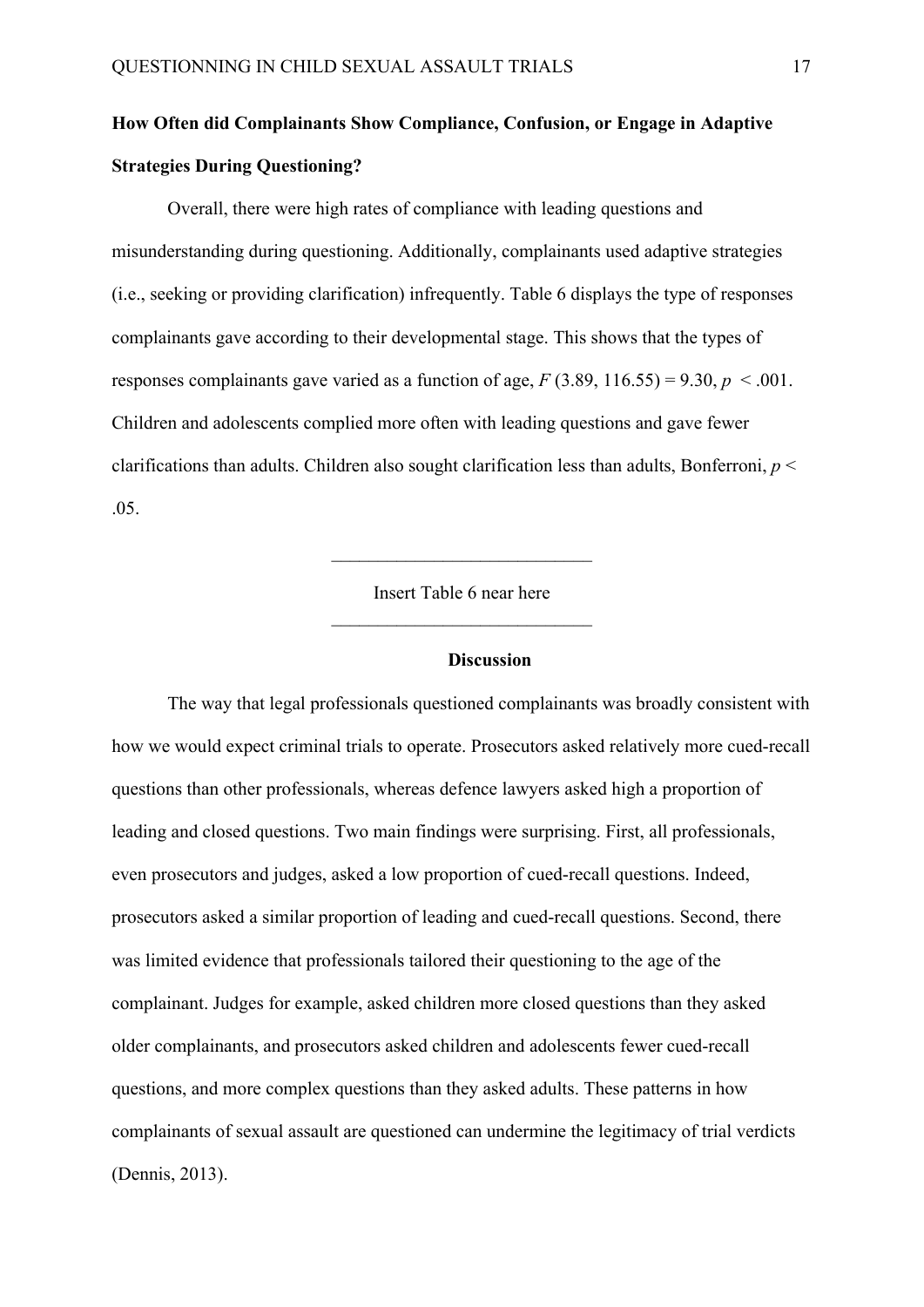The high prevalence of closed, leading, and complex questions compromises the accuracy of trial verdicts because these question types heighten error even under optimal conditions. The negative effect of these question types on response accuracy is likely to be heightened at trial due to enhanced complainant stress. Child and adult complainants of sexual assault commonly report that interrogative-style and complex questioning is one of the most stressful aspects of engaging in the trial process (Eastwood & Patton, 2002; Hamlyn et al., 2004; Hayes & Bunting, 2013; Konradi, 1999). Stress increases cognitive load, compounding the detrimental effect of closed and leading questions on respondent accuracy (Barrett et al., 2004; Lindau et al., 2016; Qin et al., 2009). This is especially problematic in sexual assault cases where the primary evidence is typically the complainant's account (Shead, 2014).

The finding that prosecutors and judges did not adapt their questions to the age of the complainant suggests that the problem of poor questioning is a skill-based one. We know from prior research that prosecutors and judges understand the importance of accommodating children's developmental limitations (Hanna & Henderson, 2018; Krähenbühl, 2011), and they have expressed the desire for more training to improve the quality of their questioning (Westera et al., 2019). Further, they have reported that their difficulty in interviewing is not in the identification of instances of inappropriate questioning but the formulation of alternate, more appropriate questions (Hanna & Henderson, 2018; Krähenbühl, 2011, Plater et al., 2021).

There has been significant scientific advancement in recent years in understanding precisely what training activities are needed to bridge the questioning skill gap (Lamb, 2016; Brubacher et al., in press). Even relatively short training programs can lead to sustained improvement in professionals' interviewing skills, provided the programs include several evidence-based activities, including identification of question types, distributed practice and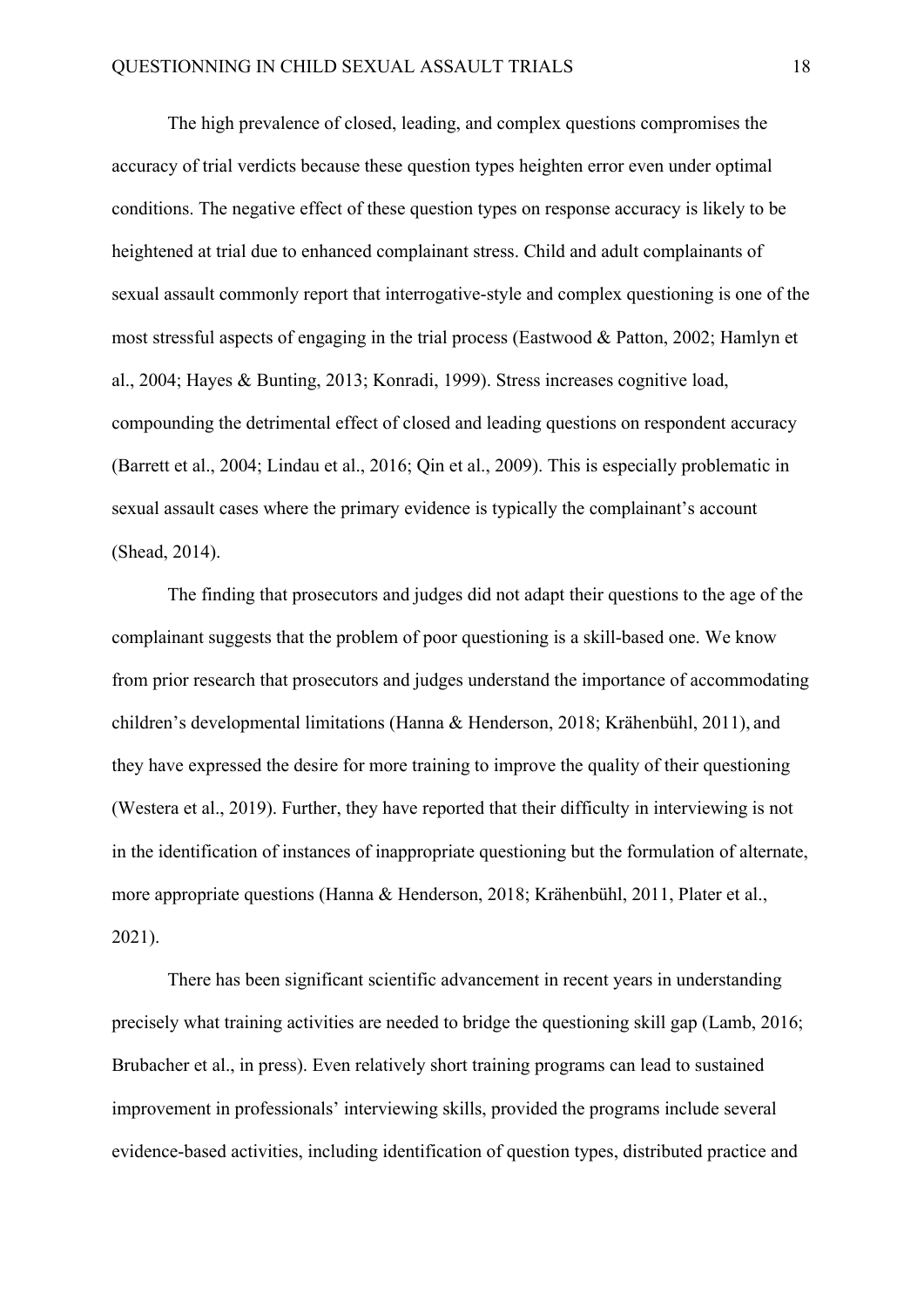provision of expert instruction and feedback. Fortunately, such training programs can be effectively administered online, at individuals' own pace, which enhances ease of administration and accessibility (Benson & Powell, 2015).

Overall, it is likely that a shift toward more cued-recall, simply phrased, and nonleading questions during the trial process would markedly improve both the quality of evidence and experience of sexual assault complainants during the trial process. The threshold of potential error tolerance in the phrasing of questions, however, is a matter of degree and will warrant extensive future discussion. Minimising all likelihood of error (i.e., phrasing questions in a way that would fully satisfy an eyewitness memory expert) is not likely to be a feasible goal. The extent to which one can adhere to cued-recall and nonleading questions, without jeopardising the right of the accused, is likely to be more clear-cut with judges and prosecutors as opposed to defence lawyers.

A central component of a fair trial is the right to test the evidence (VLRC, 2016). This is achieved through cross-examination – a process which aims to test the veracity and accuracy of complainants' evidence by eliciting ambiguities and inconsistencies (*Mechanical Inventions v Austin* [1935] AC 346, 359). Yet careful attention must be given to *how* these ambiguities and inconsistencies are elicited. We distinguish between cross-examination which reveals versus produces unreliability (Bowden et al., 2014). Leading, complex, and closed questions often produce inconsistent details and errors when witnesses provide a genuine, and otherwise highly accurate account of a previous event (Fisher et al., 2009). These question types are even more likely to generate inconsistent details when witnesses recall similar events that occurred repeatedly, a common feature in the majority of child sexual abuse cases (Coburn et al., 2021; Connolly & Read, 2006). In our study, these problematic question types were regularly used by defence lawyers (e.g., the majority of questions asked by defence lawyers were leading, and approximately half of the questions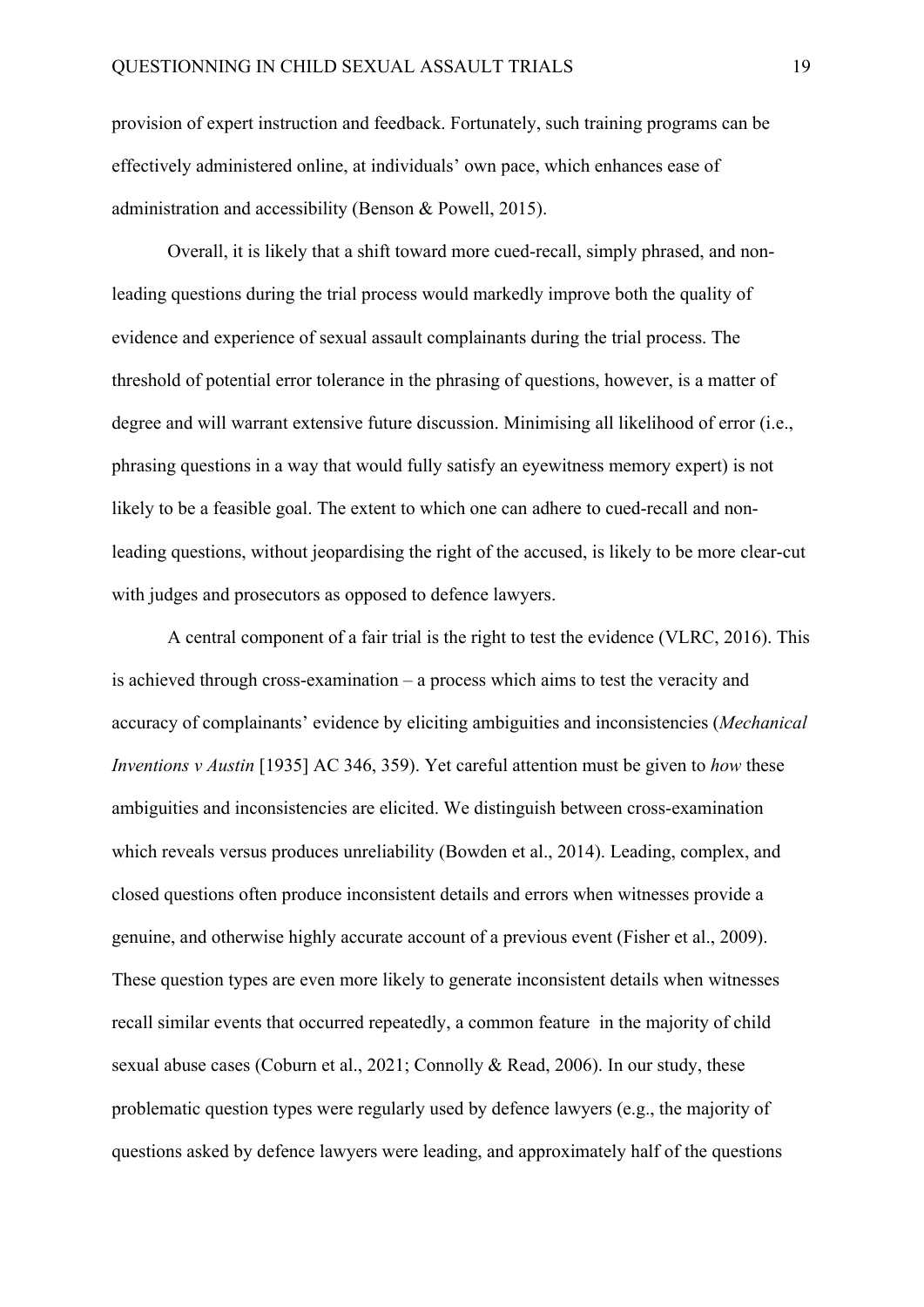posed were complex). Inconsistencies that are produced in this way are typically used to undermine the credibility of the complainant – even when the details are peripheral to the central events and actions in the case (Lamb, & Fauchier, 2001; Pichler et al., 2020). Thus, when cross-examination consists of a high proportion of leading and complex types, the validity of cross-examination as a tool for discriminating the credibility and reliability of complainants is reduced.

Measures designed to re-focus cross-examination as a tool for revealing (rather than producing) ambiguities in witnesses' evidence have met with considerable resistance (e.g., pre-trial 'ground rules hearings', intermediaries, and tighter restrictions on crossexamination; Cossins, 2020; Deck et al., in press; Plater et al., 2021; Victorian Law Reform Commission [VLRC], 2016). We speculate that the resistance may be driven by a lack of shared vision about what 'best practice' cross examination looks like (most of the literature focuses on what good cross examination is not; e.g., Cossins, 2009). Such a vision can only come about through *systematic* research. Specifying how to use cross-examination questions to reveal ambiguities in the evidence of sexual assault complainants may be assisted by focus group research with various stakeholders (such as lawyers and memory experts) to engage in in-depth discussions grounded in case examples. Survey research may be useful to determine the widespread acceptability of recommended approaches.

In conclusion, while sexual assault trials have undergone considerable reform in the last century to improve the evidence and experience of complainants, poor questioning (i.e., high prevalence of closed, leading, and complex questions) has persisted (Zajac et al., 2018). In our study, children and adolescents frequently complied with leading questions and professionals rarely utilised adaptive strategies during questioning to accommodate developmental limitations. The onus of responsibility for eliciting accurate evidence lies with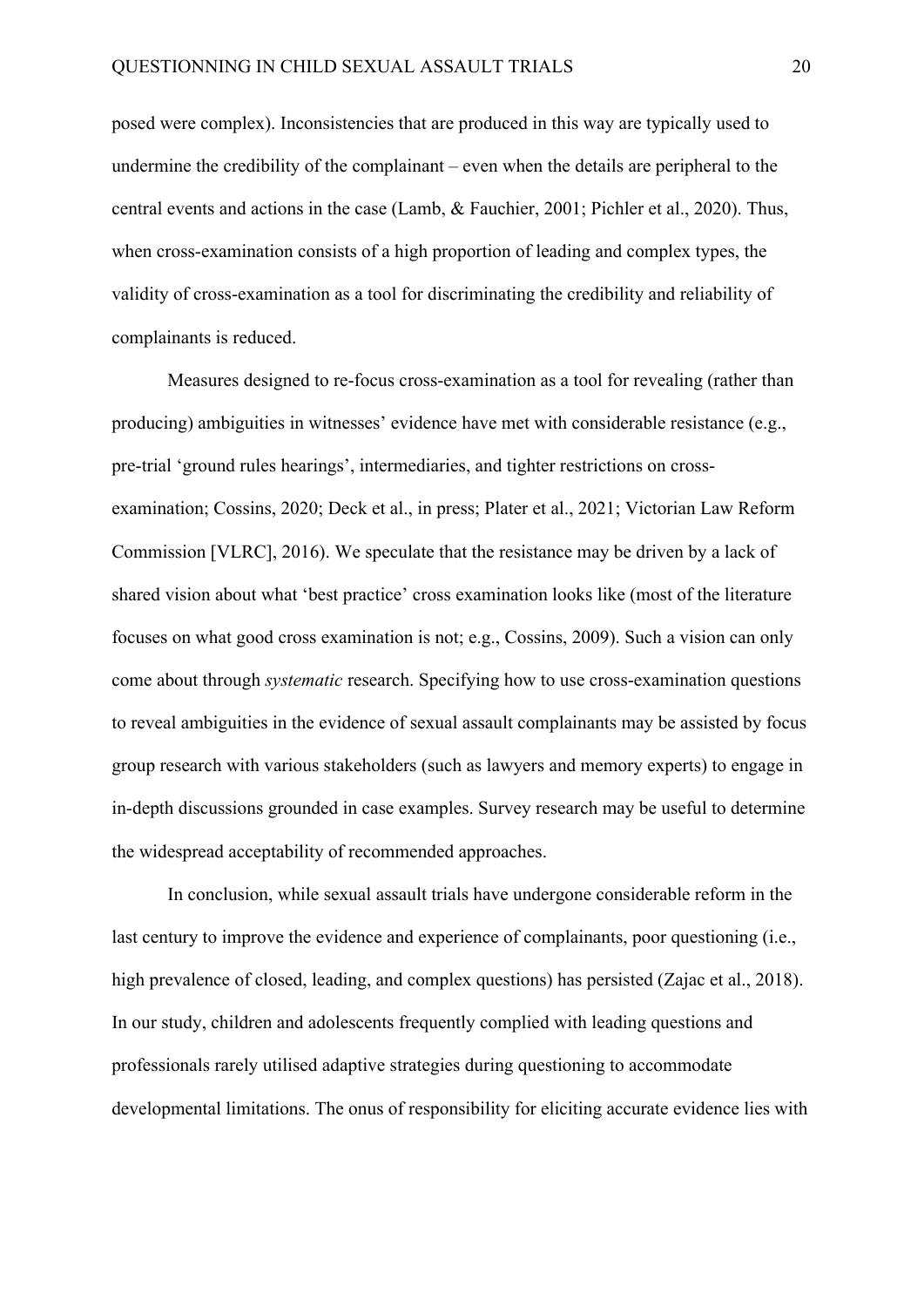the questioner, who must be afforded high-quality training opportunities and systematic research to assist them.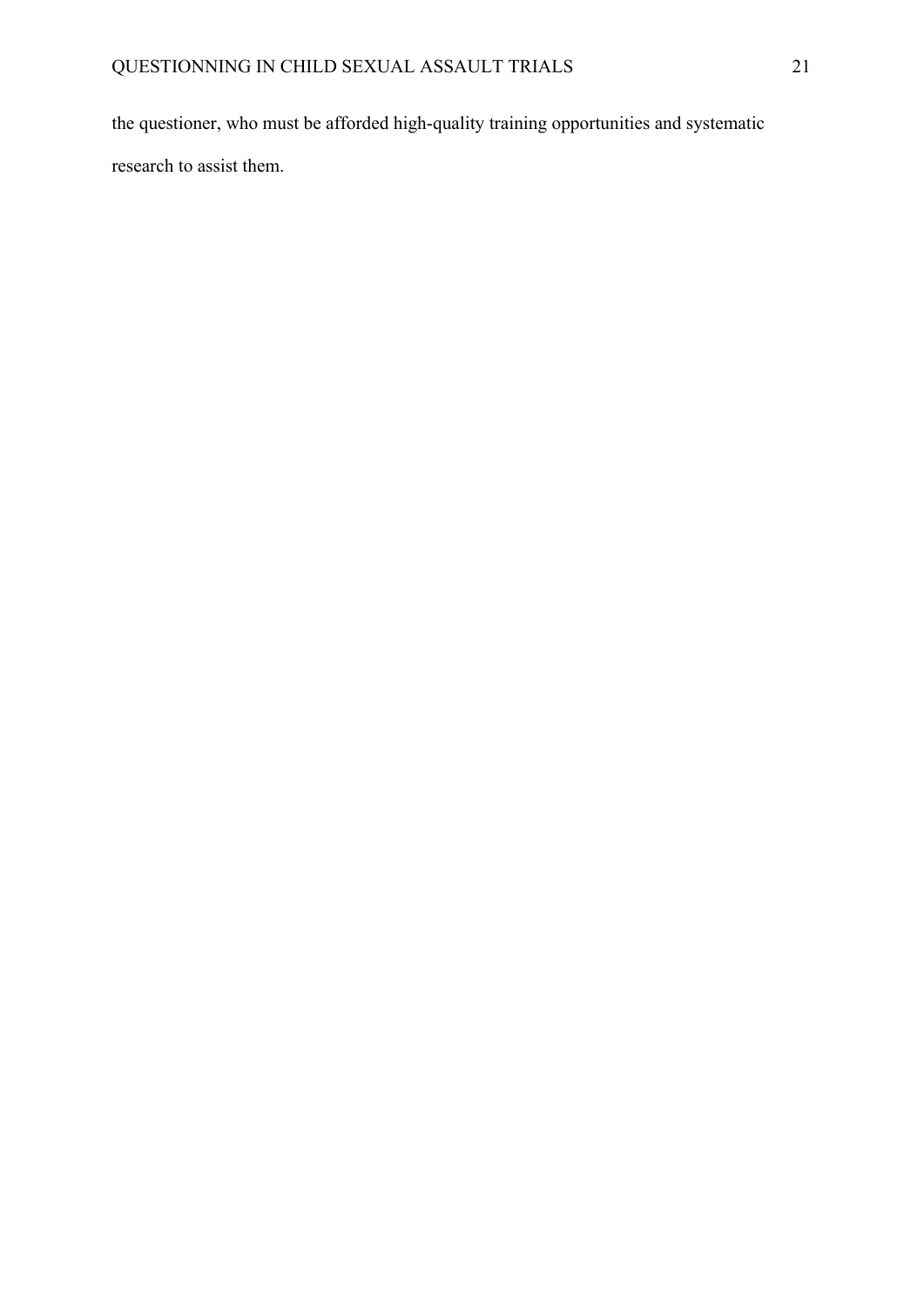#### **References**

- Andrews, S. J., & Lamb, M. E. (2016). How do lawyers examine and cross-examine children in Scotland? *Applied Cognitive Psychology*, *30*(6), 953–971. http://doi.org/10.1002/acp.3286
- Australian Law Reform Commission & New South Wales Law Reform Commission *(2010). Family Violence – A National Legal Response. (ALRC Report 114. NSWLRC Report 128).* Australian Law Reform Commission. https://www.alrc.gov.au/wpcontent/uploads/2019/08/ALRC114\_WholeReport.pdf
- Australian Law Reform Commission, New South Wales Law Reform Commission, & Victorian Law Reform Commission. (2005). *Uniform Evidence Law.* (ALRC Report 102; NSWLRC Report 112; VLRC Final Report Report. Southwood Press. https://www.alrc.gov.au/wp-content/uploads/2019/08/ALRC102.pdf
- Barrett, L. F., Tugade, M. M., & Engle, R. W. (2004). Individual differences in working memory capacity and dual-process theories of the mind. *Psychological Bulletin*, *130*(4), 553–573.<https://doi.org/10.1037/0033-2909.130.4.553>
- Benson, M. S., & Powell, M. B. (2015). Evaluation of a comprehensive interactive training system for investigative interviewers of children. *Psychology, Public Policy, and Law*, *21*(3), 309-322. https:///doi.org/10.1037/law0000052
- Betts, J., McKay, J., Maruff, P., & Anderson, V. (2006). The development of sustained attention in children: The effect of age and task load. *Child Neuropsychology, 2*(3), 205–221. https://doi.org/10.1080/09297040500488522
- Beuscher, E., & Roebers, C. M. (2005). Does a warning help children to more accurately remember an event, to resist misleading questions, and to identify unanswerable questions? *Experimental Psychology, 52*(3), 232–241. [https://doi.org/10.1027/1618-](https://doi.org/10.1027/1618-3169.52.3.232) [3169.52.3.232](https://doi.org/10.1027/1618-3169.52.3.232)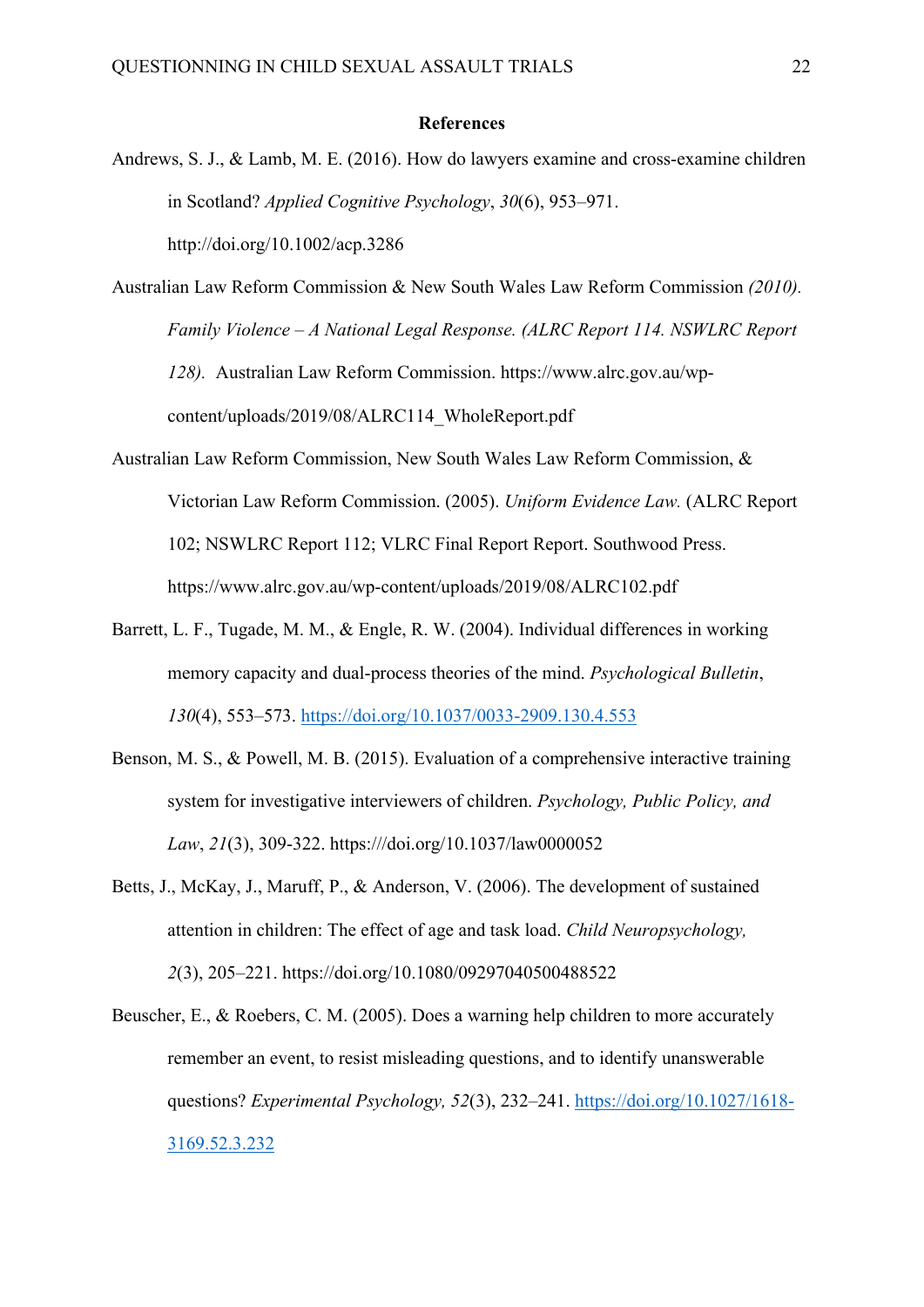- Bowden P, Henning T and Plater D (2014) Balancing fairness to victims, society and defendants in the cross-examination of vulnerable witnesses: An impossible triangulation? *Melbourne University Law Review 37,* 539-584.
- Brubacher, S.P., Shulman, E.P., Bearman, M.J., & Powell, M.B. (in press). Teaching child investigative interviewing skills: Long term retention requires cumulative training. *Psychology, Public Policy, and Law*.
- Bull, R. (Ed.), (2014). *Investigative interviewing.* New York, NY: Springer. http://doi.org/10.1007/978-1-4614-9642-7
- Caruso, D. (2012). Proposed reforms for the cross-examination of child witnesses and the reception and treatment of their evidence*. Journal of Judicial Administration*, *21*(4), 191-236.
- Ceci, S. J., & Bruck, M. (1993). Suggestibility of the child witness: A historical review and synthesis. *Psychological Bulletin, 113*(3), 403–439. https://doi.org/10.1037/0033- 2909.113.3.403
- Ceci, S., Hritz, A., & Royer, C. (2016). Understanding suggestibility. In W. T. O'Donohue & M. Fanetti (Eds.), *Forensic Interviews Regarding Child Sexual Abuse* (pp. 141–153). Springer. https://doi.org/10.1007/978-3-319-21097-1\_8
- Ceci S. J., Ross D. F., Toglia M. P. (1987). Suggestibility of children's memory: Psycholegal implications. *Journal of Experimental Psychology, 116*(1), 38–49. https://doi.org/10.1037/0096-3445.116.1.38
- Coburn, P. I., Connolly, D. A., Woiwod, D. M., George Alder, A., & Bernstein, D. M. (2021). Cross-examination may be more detrimental to repeated-event children than single-event children. *Memory*, 1-10. https://doi.org/10.1080/09658211.2021.1909622
- Cohen R. L. & Harnick M. A. (1980) The susceptibility of child witnesses to suggestion. *Law and Human Behaviour, 4*(3), 201–210. https://doi.org/10.1007/BF01040318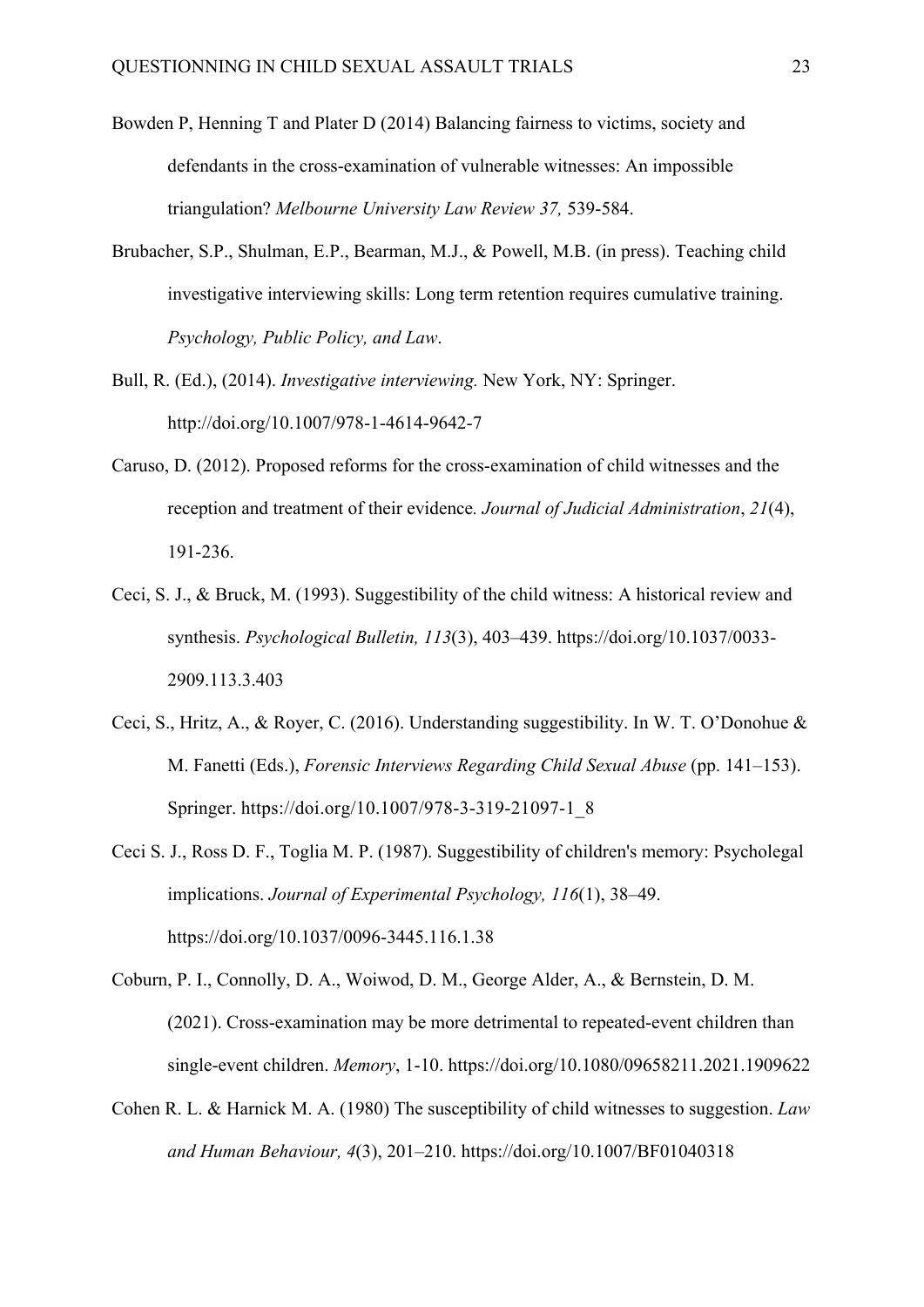- Connolly, D. A., & Read, J. D. (2006). Delayed Prosecutions of Historic Child Sexual Abuse: Analyses of 2064 Canadian Criminal Complaints. *Law and Human Behavior, 30*(4), 409–434. https://doi.org/10.1007/s10979-006-9011-6
- Cossins, A. (2009). Cross-examination in child sexual assault trials: Evidentiary safeguard or an opportunity to confuse? *Melbourne University Law Review*, *33*(1), 68–104.

Daly, K., & Bouhours, B. (2010) Rape and attrition in the legal process: A comparative analysis of five countries. *Crime and Justice, 39*(1), 565–650. https://doi.org/10.1086/653101

- Deck, S. L., Powell M. B., Goodman-Delahunty J., & Westera N. (in press) Are all complainants of sexual assault vulnerable? Views of Australian criminal justice professionals on the evidence-sharing process. *International Journal of Evidence and Proof.*
- Dennis, I. H. (2013). *The Law of Evidence*. Sweet & Maxwell.
- Eades, D. (2008) Telling and retelling your story in court: Questions, assumptions and intercultural implications. *Current Issues in Criminal Justice*, *20*(2), 209–230. https://doi.org/10.1080/10345329.2008.12035805
- Earhart, B., La Rooy, D. J., Brubacher, S. P., & Lamb, M. E. (2014). An examination of "don't know" responses in forensic interviews with children. *Behavioral Sciences & the Law*, *32*(6), 746–761. http://doi.org/10.1002/bsl.2141
- Eastwood, C., & Patton, W. (2002). The experiences of child complainants of sexual abuse in the criminal justice system. Criminology Research Council.
- Fisher, R. P., Brewer, N., & Mitchell, G. (2009). The relation between consistency and accuracy of eyewitness testimony: Legal versus cognitive explanations. In T. Williamson, R. Bull, & R. Valentine (Eds.), *Handbook of psychology of investigative*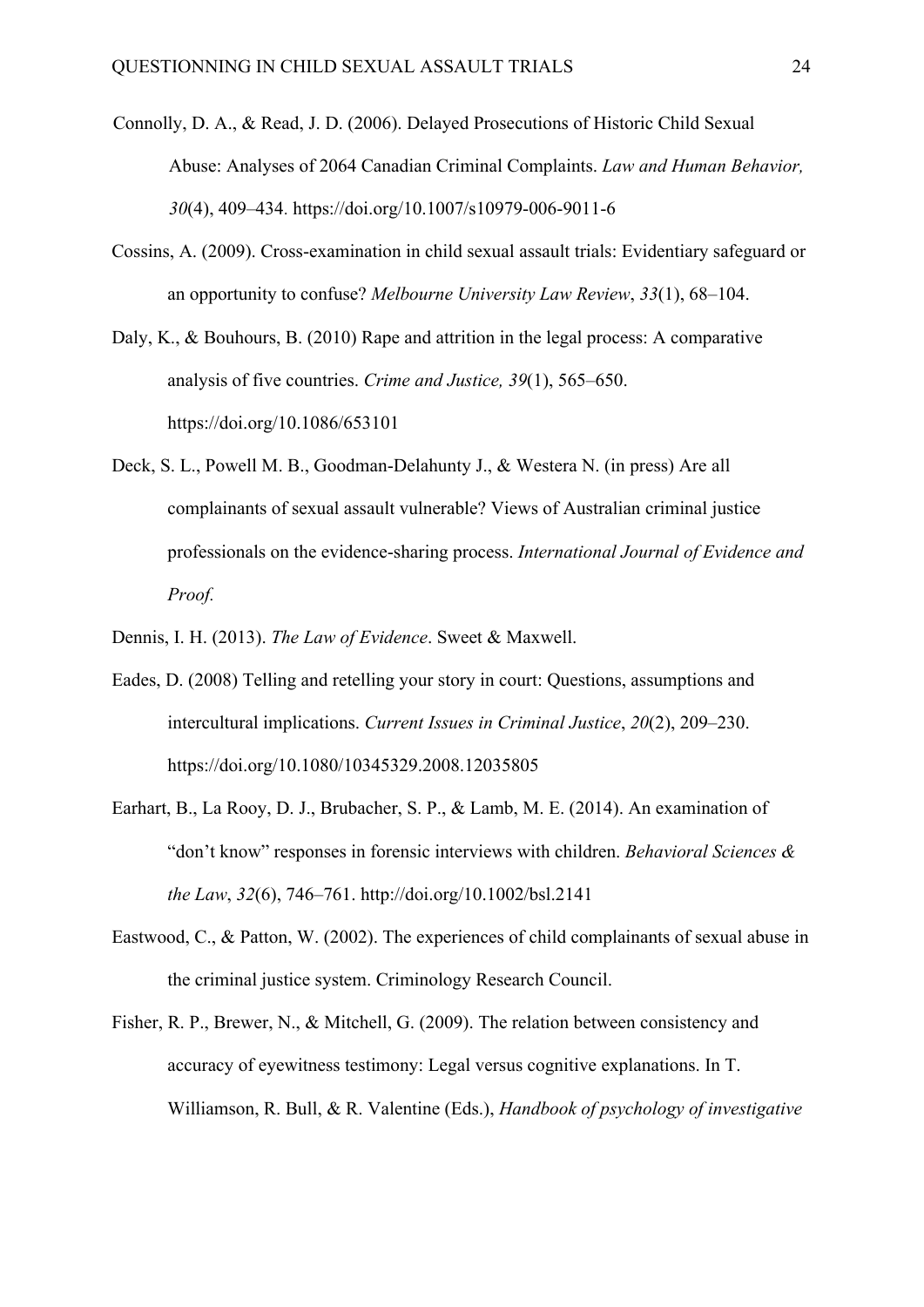*interviewing: Current developments and future directions (pp. 121-136). Chichester,* UK: John Wiley.

- Fisher, R. P., & Geiselman, R. E. (1992). *Memory enhancing techniques for investigative interviewing: The cognitive interview*. Charles C. Thomas.
- Fitzgerald, J. (2006) The attrition of sexual offences from the New South Wales criminal justice system. *Crime and Justice Bulletin,* 92, 1-12.
- Goodman, G. S., Goldfarb, D. A., Chong, J. Y., & Goodman-Shaver, L. (2014). Children's eyewitness memory: The influence of cognitive and socio-emotional factors. *Roger Williams University Law Review*, *19*(2), 476–512. https://docs.rwu.edu/rwu\_LR/vol19/iss2/7
- Hamlyn, B., Phelps, A., Turtle, J., & Sattar, G. (2004). Are special measures working? Evidence from surveys of vulnerable and intimidated witnesses. UK: Home Office. http://library.college.police.uk/docs/hors/hors283.pdf
- Hanna, K., & Henderson, E. (2018). '[Expletive], that was confusing, wasn't it?'Defence lawyers' and intermediaries' assessment of the language used to question a child witness. *The International Journal of Evidence & Proof*, *22*(4), 411-427. https://doi.org/10.1177%2F1365712718796527
- Hayes, D., & Bunting, L. (2013). 'Just be brave': The experiences of young witnesses in criminal proceedings in northern Ireland. *Child Abuse Review*, *22*(6), 419–431. https://doi.org/10.1002/car.2242
- Henry, L. A., & Gudjonsson, G. H. (2003). Eyewitness memory, suggestibility, and repeated recall sessions in children with mild and moderate intellectual disabilities. *Law and Human Behaviour*, *27*(5), 481–505. https://doi.org/10.1023/A:1025434022699
- Howie, P., Sheehan, M., Mojarrad, T., & Wrzesinska, M. (2004). 'Undesirable' and 'desirable' shifts in children's responses to repeated questions: Age differences in the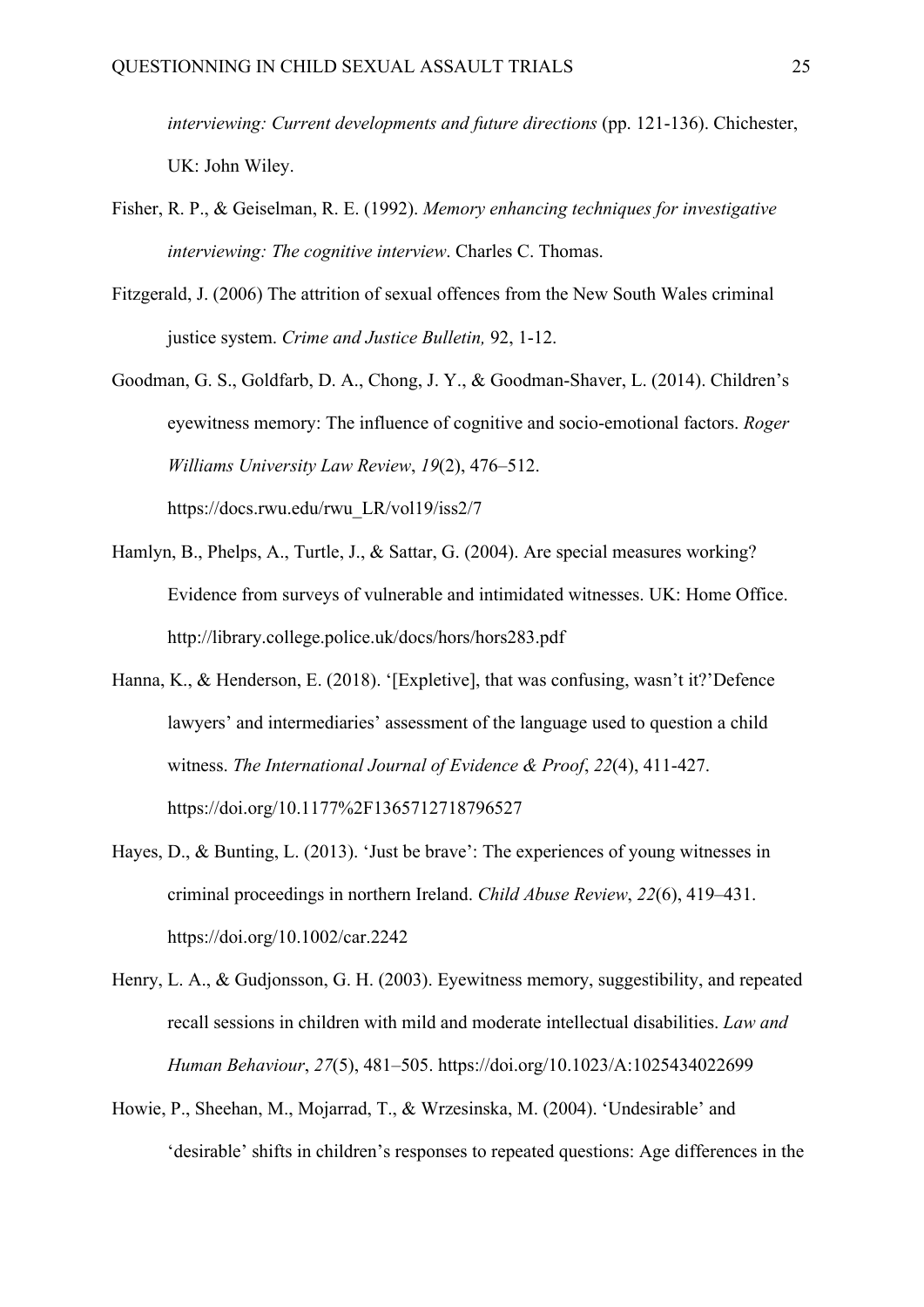effect of providing a rationale for repetition. *Applied Cognitive Psychology*, *18*(9), 1161–1180. https://doi.org/10.1002/acp.1049

- Hughes, M., & Grieve, R. (1980). On asking children bizarre questions. *First Language*, *1*(2), 149–160. https://doi.org/10.1177/ 014272378000100205
- Konradi, A. (1999). "I don't have to be afraid of you": Rape survivors' emotion management in court. *Symbolic Interaction*, *22*(1), 45-77.
- Krähenbühl, S. (2011). Effective and appropriate communication with children in legal proceedings according to lawyers and intermediaries. *Child Abuse Review*, *20*(6), 407-420. https://doi.org/10.1002/car.1204
- Lamb, M. E. (2016). Difficulties translating research on forensic interview practices to practitioners: Finding water, leading horses, but can we get them to drink? *American psychologist*, *71*(8), 710-718. https://doi.org/10.1037/amp0000039
- Lamb, M. E., Brown, D. A., Hershkowitz, I., Orbach, Y., & Esplin, W (2018) Tell me what happened: Questioning children about abuse (2<sup>nd</sup> ed.). Hoboken, NY: Wiley-Blackwell.
- Lamb, M. E., & Fauchier, A. (2001). The effects of question type on self-contradictions by children in the course of forensic interviews. *Applied Cognitive Psychology*, *15*(5), 483-491. https://doi.org/10.1002/acp.726
- Lamb, M. E., Orbach, Y., Warren, A. R., Esplin, P. W., & Hershkowitz, I. (2007). Enhancing performance: Factors affecting the informativeness of young witnesses. In M. P. Toglia, J. D. Read, D. F. Ross, & R. C. L. Lindsay (Eds.), *The Handbook of Eyewitness Psychology, Vol. 1: Memory for Events* (pp. 429–451). Lawrence Erlbaum Associates Publishers.
- Lindau, M., Almkvist, O., & Mohammed, A. H. (2016). Effects of stress on learning and memory. In G Fink (ed.), *In Stress: Concepts, Cognition, Emotion, and Behavior:*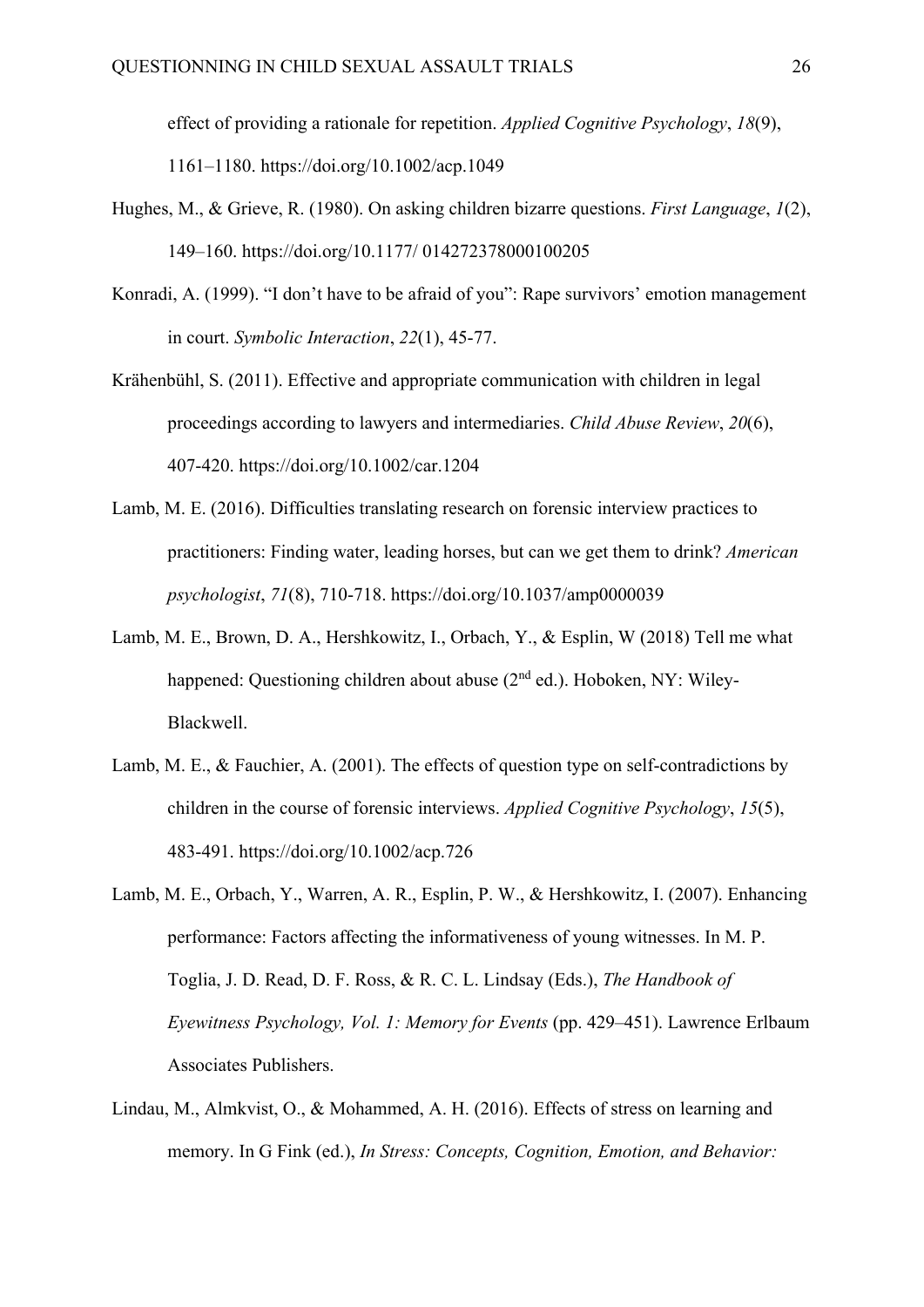*Handbook of Stress Series Volume 1*. https://doi.org/10.1016/B978-0-12-800951- 2.00018-2

- New South Wales Law Reform Commission. (2003) *Questioning of Complainants by Unrepresented Accused in Sexual Offence Trials.* Report No 101. June. Available at https://www.lawreform.justice.nsw.gov.au/Documents/Publications/Reports/Report-101.pdf
- Pichler, A-S, Goodman-Delahunty, J, Sharman S. J., Powell, M. B and Westera, N. J (2020) A review of the use of special measures for complainants' evidence at trial. In I Bryce & W Petherick (Eds.), *Child Sexual Abuse: Forensic Issues in Evidence, Impact, and Management* (pp. 467 – 518). Academic Press. https://doi.org/10.1016/B978-0-12- 819434-8.00023-4
- Pichler, A.-S., Powell, M. B., Sharman, S. J., Zydervelt, S., Westera, N., & Goodman-Delahunty, J. (2020). Inconsistencies in complainant's accounts of child sexual abuse arising in their cross-examination. *Psychology, Crime and Law*, 27(4), 1–16. https://doi.org/10.1080/1068316X.2020.1805743
- Plater, D., Nicholls, H., Basso, S., Brunacci, A., Holt, J., Jacobs, J., Leaver, A., Muecke, G., Oxlad, M., Pandos, O., Powell, M., Wade, N., & Washusen, B. (2021). *Providing a voice to the vulnerable: A study of communication assistance in South Australia.* South Australian Law Reform Institute, Adelaide.
- Poole, D.A., & Lamb M.E. (1998). *Investigative interviews of children: a guide for helping professionals*. American Psychological Association.
- Poole, D. A., & White, L.T. (1991). Effects of question repetition on the eyewitness testimony of children and adults. *Developmental Psychology, 27*(6), 975-986. https://doi.org/10.1037/0012-1649.27.6.975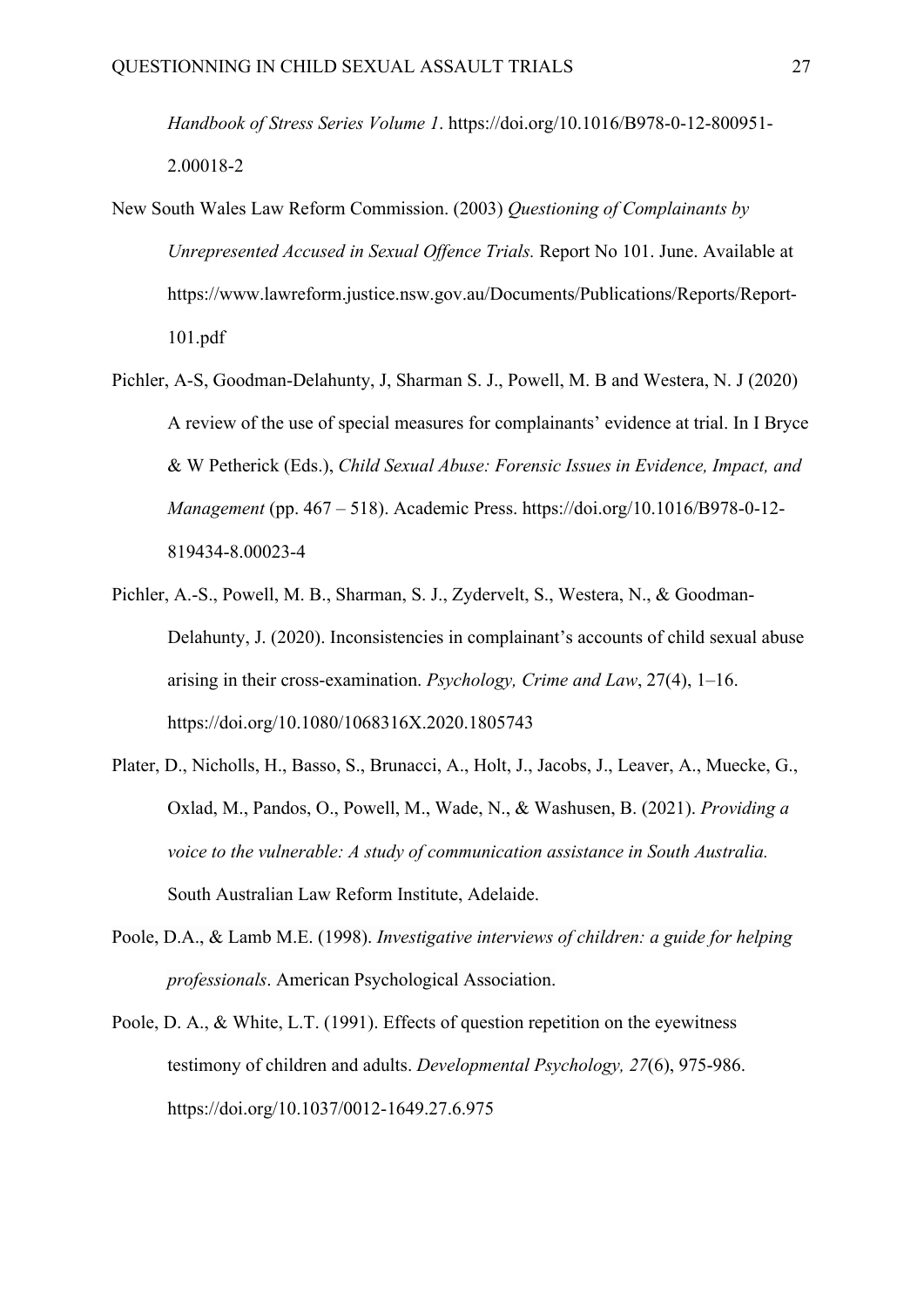- Powell, M. B., Fisher R. P., & Wright, R. (2005) In N. Brewer & K. D. Williams (Eds.), *Psychology and Law: An Empirical Perspective (pp. 11-42). The Guilford Press.*
- Powell, M. B., & Roberts, K. P. (2002). The effect of repeated experience on children's suggestibility across two question types. *Applied Cognitive Psychology, 16*(4), 367- 386. https://doi.org/10.1002/acp.801
- Powell, M. B., & Snow, P. C. (2007). Guide to questioning children during the free-narrative phase of an investigative interview. *Australian Psychologist, 42*(1), 57– 65. https://doi.org/10.1080/00050060600976032
- Roberts, K. P., & Blades, M. (1995). Children's discrimination of memories for actual and pretend actions in a hiding task. *British Journal of Developmental Psychology, 13*(4), 321-333. https://doi.org/10.1111/j.2044-835X.1995.tb00683.x
- Roebers, C. M., & Schneider, W. (2000). The impact of misleading questions on eyewitness memory in children and adults*. Applied Cognitive Psychology*, *14*(6), 509–526. https://doi.org/10.1002/1099-0720 (200011/12)14:63.0.CO;2-W
- Royal Commission into Institutional Responses to Child Sexual Abuse. (2017) *Criminal Justice Report*. Sydney, Author, August.
- Qin, S., Hermans, E. J., Van Marle, H. J., Luo, J., & Fernández, G. (2009). Acute psychological stress reduces working memory-related activity in the dorsolateral prefrontal cortex. *Biological psychiatry*, *66*(1), 25-32. https://doi.org/10.1016/j.biopsych.2009.03.006
- Sharman, S. J., & Powell, M. B. (2012). A comparison of adult witnesses' suggestibility across various types of leading questions. *Applied Cognitive Psychology*, *26*(1), 48- 53. https://doi. org/10.1002/acp.1793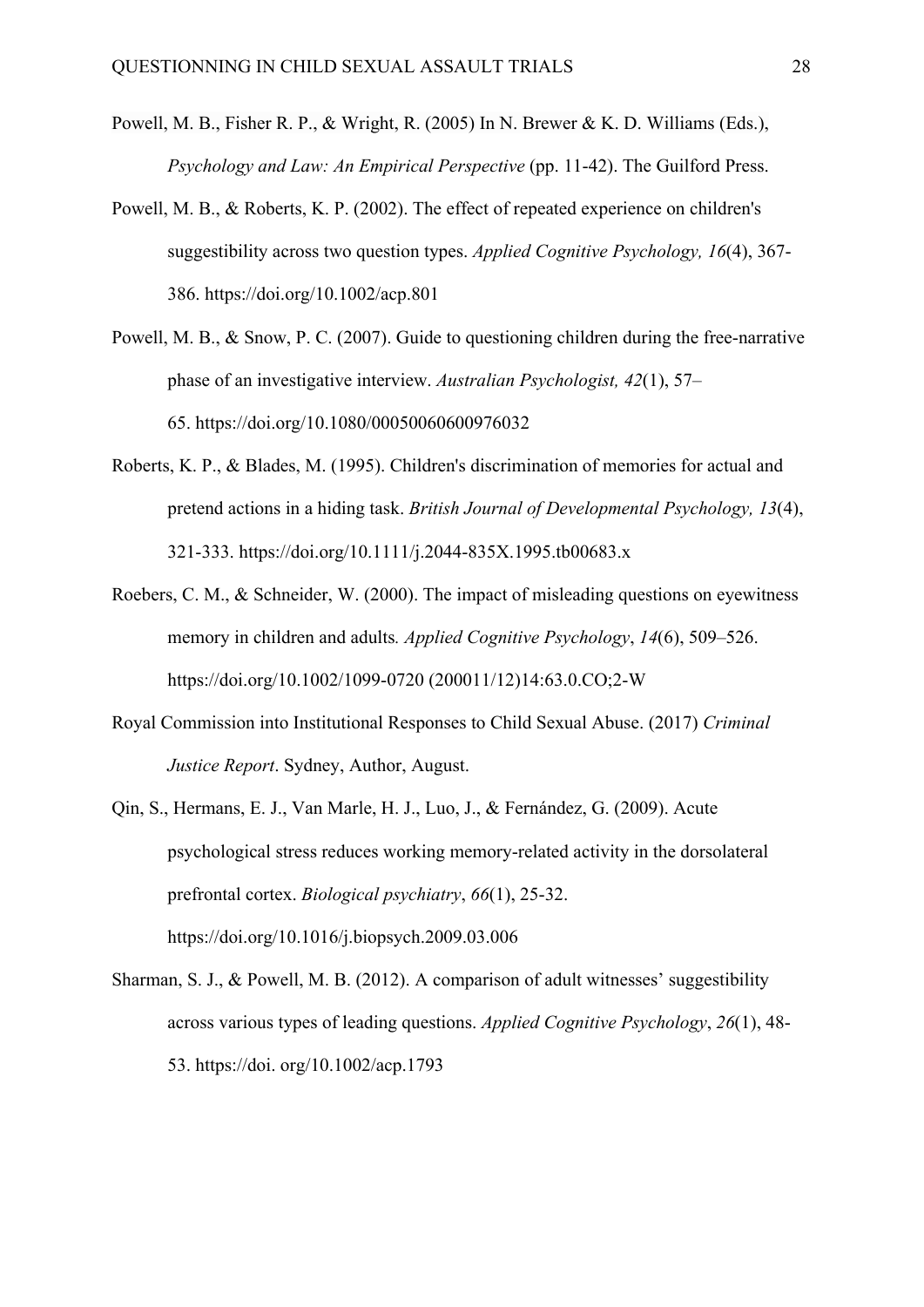- Shead, K. (2014). Responding to Historical Child Sexual Abuse: A Prosecution Perspective on Current Challenges and Future Directions. *Current Issues in Criminal Justice*, *26*(1), 55-73. https://doi.org/https://doi.org/10.1080/10345329.2014.12036007
- Stolzenberg, S. N., & Lyon, T. D. (2014). How attorneys question children about the dynamics of sexual abuse and disclosure in criminal trials. *Psychology, Public Policy, and Law*, *20*(1), 19–30. https://doi.org/10.1037/a0035000
- Tobey, A. E., & Goodman, G. S. (1992). Children's eyewitness memory: Effects of participation and forensic context. *Child Abuse & Neglect, 16*(6), 779–796. https://doi.org/10.1016/0145-2134(92)90081-2
- Victorian Law Reform Commission. (2016). *The role of victims of crime in the criminal trial process.* (Report 34). https://www.lawreform.vic.gov.au/publication/the-role-ofvictims-of-crime-in-the-criminal-trial-process-report-2/
- Westera, N. J., Powell, M. B., Zajac, R., & Goodman-Delahunty, J. (2019). Courtroom questioning of child sexual abuse complainants: Views of Australian criminal justice professionals. *Salus Journal*, *7*(1), 20-41.
- Zajac, R., Gross, J., & Hayne, H. (2003). Asked and answered: Questioning children in the courtroom. *Psychiatry, Psychology and Law*, *10*(1), 199–209. https://doi.org/10.1375/pplt.2003.10.1.199
- Zajac, R., & Cannan, P. (2009). Cross-examination of sexual assault complainants: A developmental comparison. *Psychiatry, Psychology and Law, 16*(sup1), 36–54. https://doi.org/10.1080/13218710802620448
- Zajac, R., Westera, N., & Kaladelfos, A. (2018). The "good old days" of courtroom questioning: Changes in the format of child cross-examination questions over 60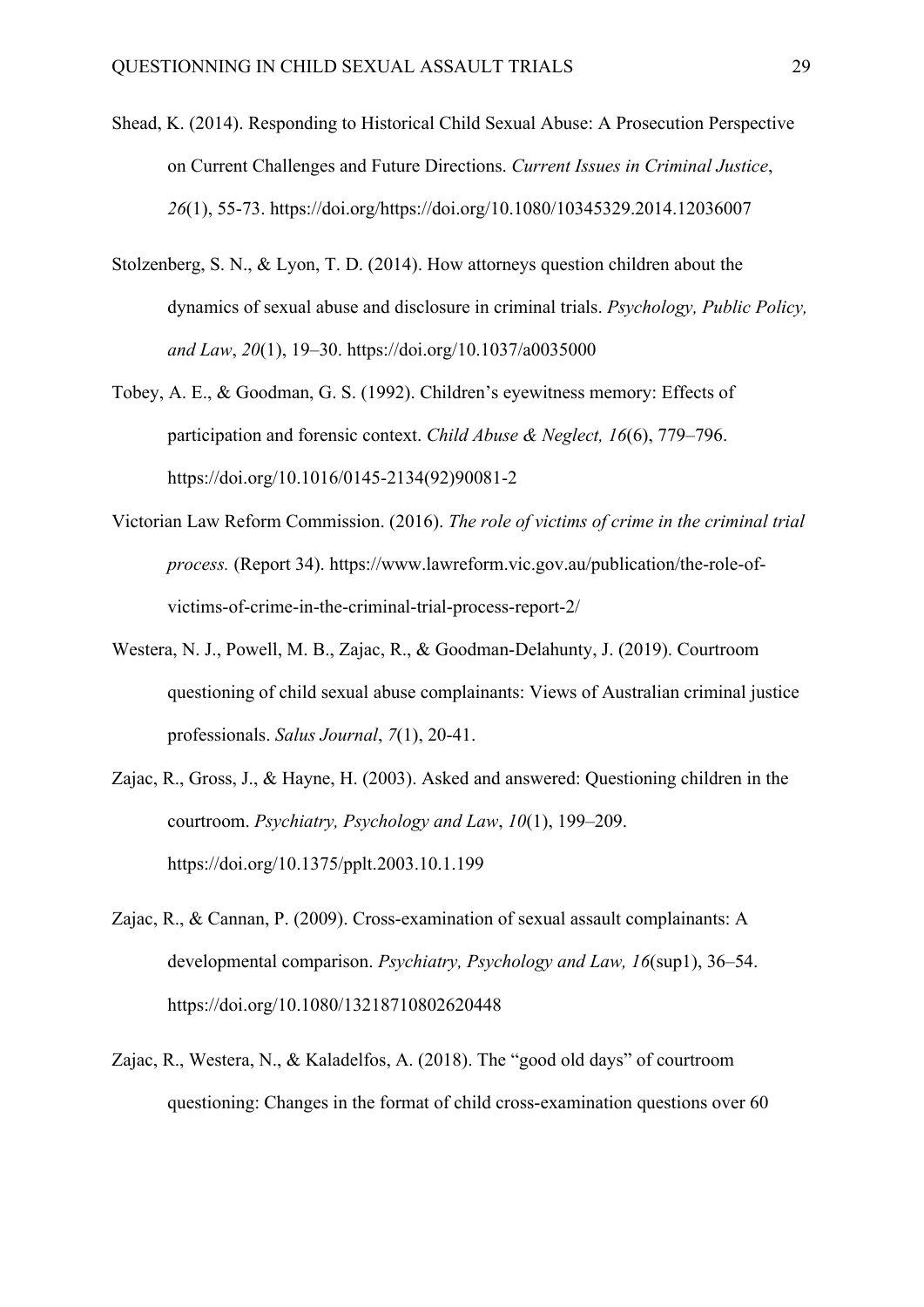years. *Child Maltreatment, 23*(2), 186–195. https://doi.org/10.1177/1077559517733815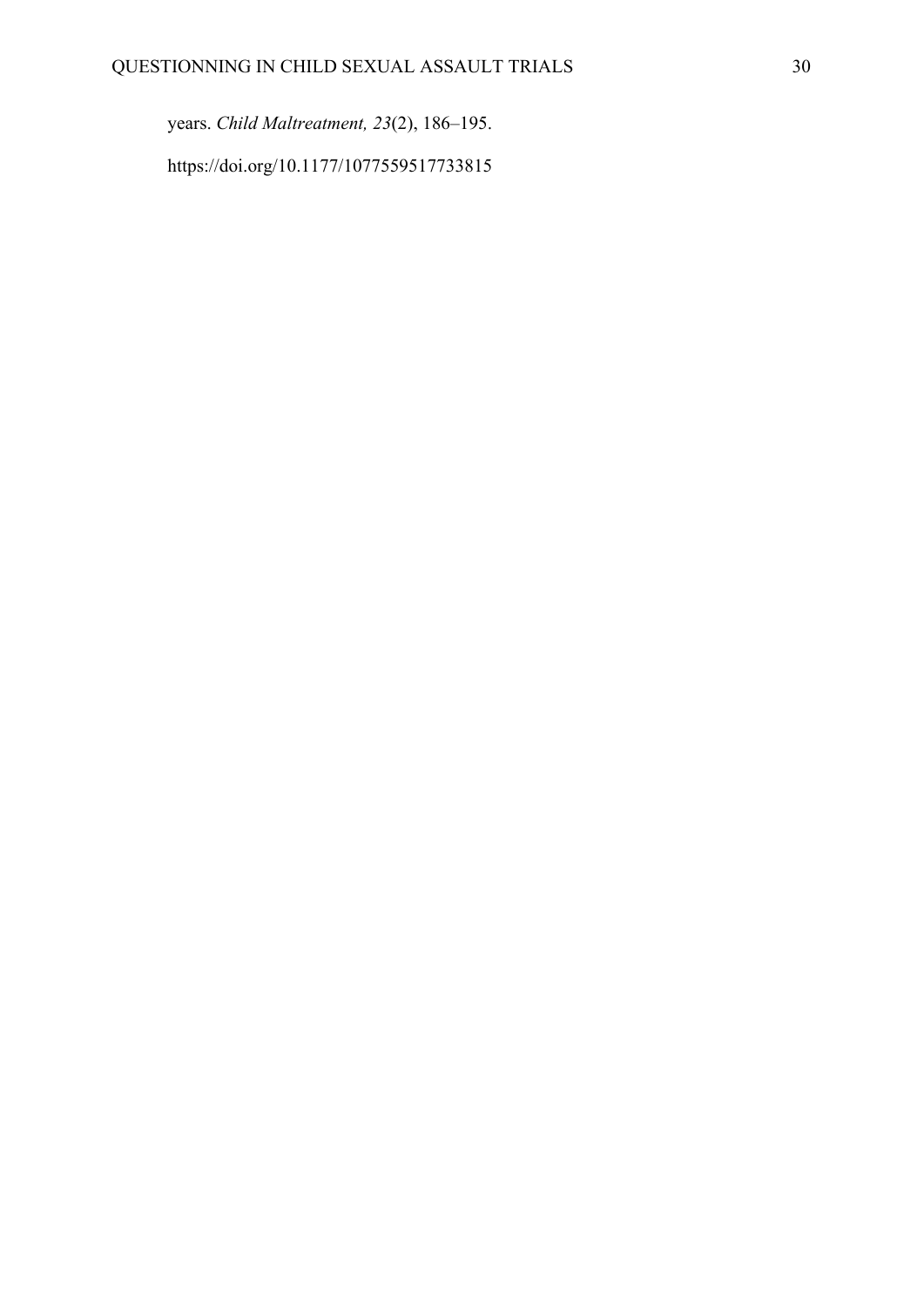Category Explanation Explanation Example Cued-recall Open invitations, and input-free utterances used to elicit freerecall responses. *Q. What happened there?* Cued-recall questions that focus the complainant's attention, mostly using 'Wh–' utterances. *Q. Who else was in the house?* Instructions Giving the complainant instructions, usually about the trial process. *Q. I'm going to have to start at the beginning due to the interruption, okay?* Closed Yes/No or forced-choice questions. *Q. Did anything happen during those stays?* Leading A statement to agree with, or tag question. *Q. You had been separated from your father.* Complex Language Multi-part Question *Q. So between moving to [family friend's] house and going to the police station on [date], you would have spoken to your mum about what was going on?* Abrupt change of topic *Q. How old were you then? A. Six. Q. What do you do on Sundays?* Uses legal jargon *Q. You recall that we spoke about two main incidents that occurred.*  Uses complex non-legal language *Q. Is the playroom adjacent to the kitchen?* Embedded clauses *Q. And the one that's got red on it, that would be your sister's bed.*  Inappropriate negation *Q. Because they were watching boys' programs, weren't they?*  References to measurement (such as height or time). *Q. And that was really, in timing wise, about April 2012?*  Complex meaning Ambiguous *Q. You said that your pop came into your bedroom one day and did something to you.* Fragment **Q.** *What about your sister?* Grammatical error or fumble *Q. Okay. So the – can you see the bed that has white posts on it?*  Repeated question Repetition of the question or answer *Q. When did you last see her? A. Last year. Q. Last year?*

*Descriptions of Codes for Question Type*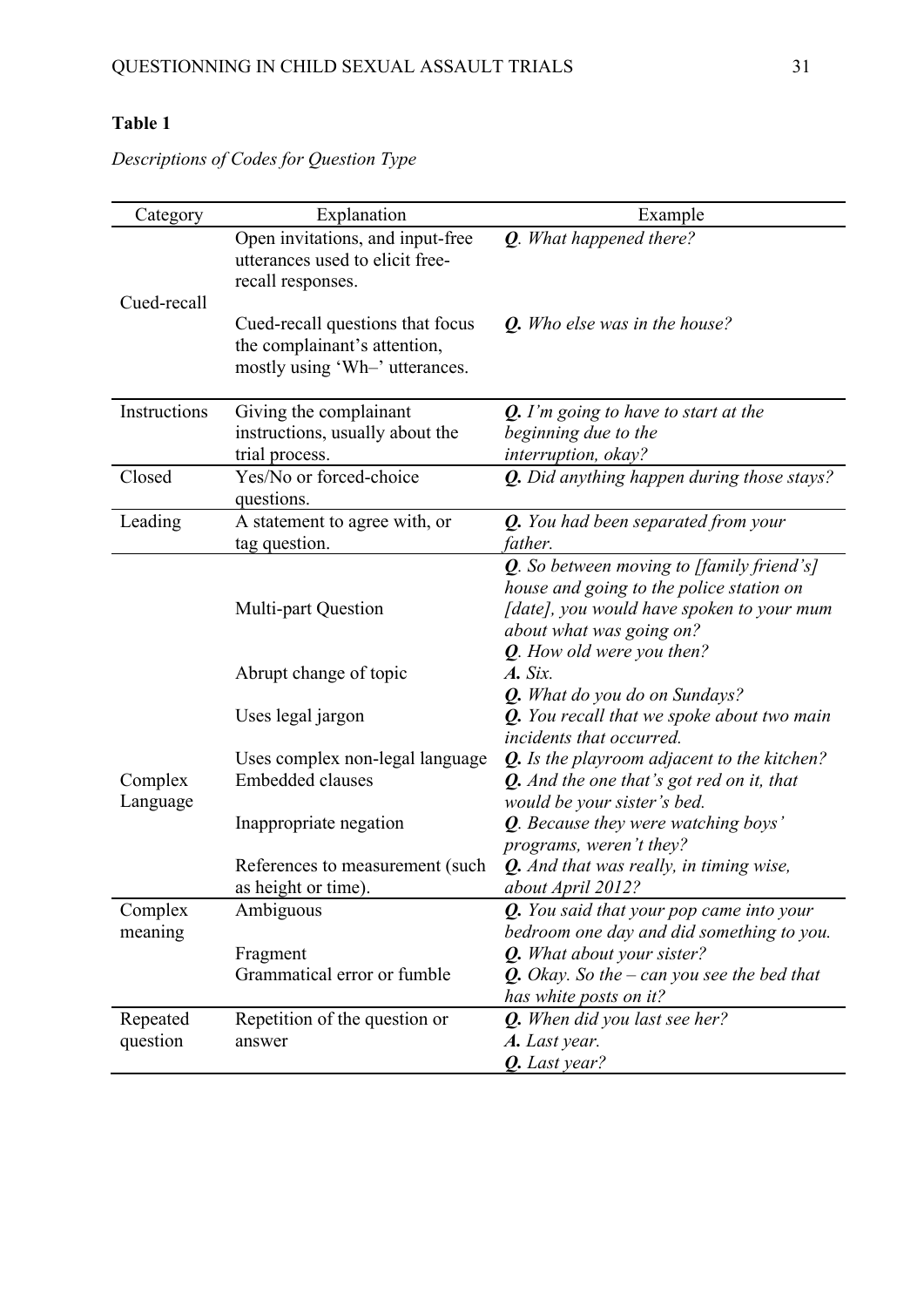*Description of Codes for Complainant Response Type* 

| Code                          | Explanation                                                           | Example                                                                                                                                      |
|-------------------------------|-----------------------------------------------------------------------|----------------------------------------------------------------------------------------------------------------------------------------------|
| Complies                      | Agreeing with leading or<br>closed questions                          | <b>Q.</b> Were there any customers in the shop<br>that day?<br>A. Yes.                                                                       |
| Resists                       | Resistance to leading or closed<br>questions                          | <b>Q.</b> I suggest that didn't happen.<br>A. It happened                                                                                    |
| Gives<br>clarification        | Giving more information than<br>is required to answer the<br>question | <b>Q.</b> Did she ask you that?<br>A. She asked all of us that.                                                                              |
| <b>Seeks</b><br>clarification | Seeking clarification from the<br>questioner                          | <b>Q.</b> Well you've grown up in two years<br>since then, haven't you?<br>A. Sorry, what was that?                                          |
| Misunderstands                | Clear misunderstandings of the<br>question                            | <b>Q.</b> What was the rude thing that he said?<br>A. He'd be gay and I'd say no.                                                            |
| Expresses<br>uncertainty      | Saying that they are unsure or<br>do<br>not know                      | <b>Q.</b> Did he whisper it or say it in a loud<br>voice?<br>A. I don't know.                                                                |
| Changes<br>evidence           | Changing earlier evidence                                             | $Q$ . What I'm suggesting to you is that at no<br>stage did you tell the police that the<br>accused restrained you.<br>A. No. Yeah, I agree. |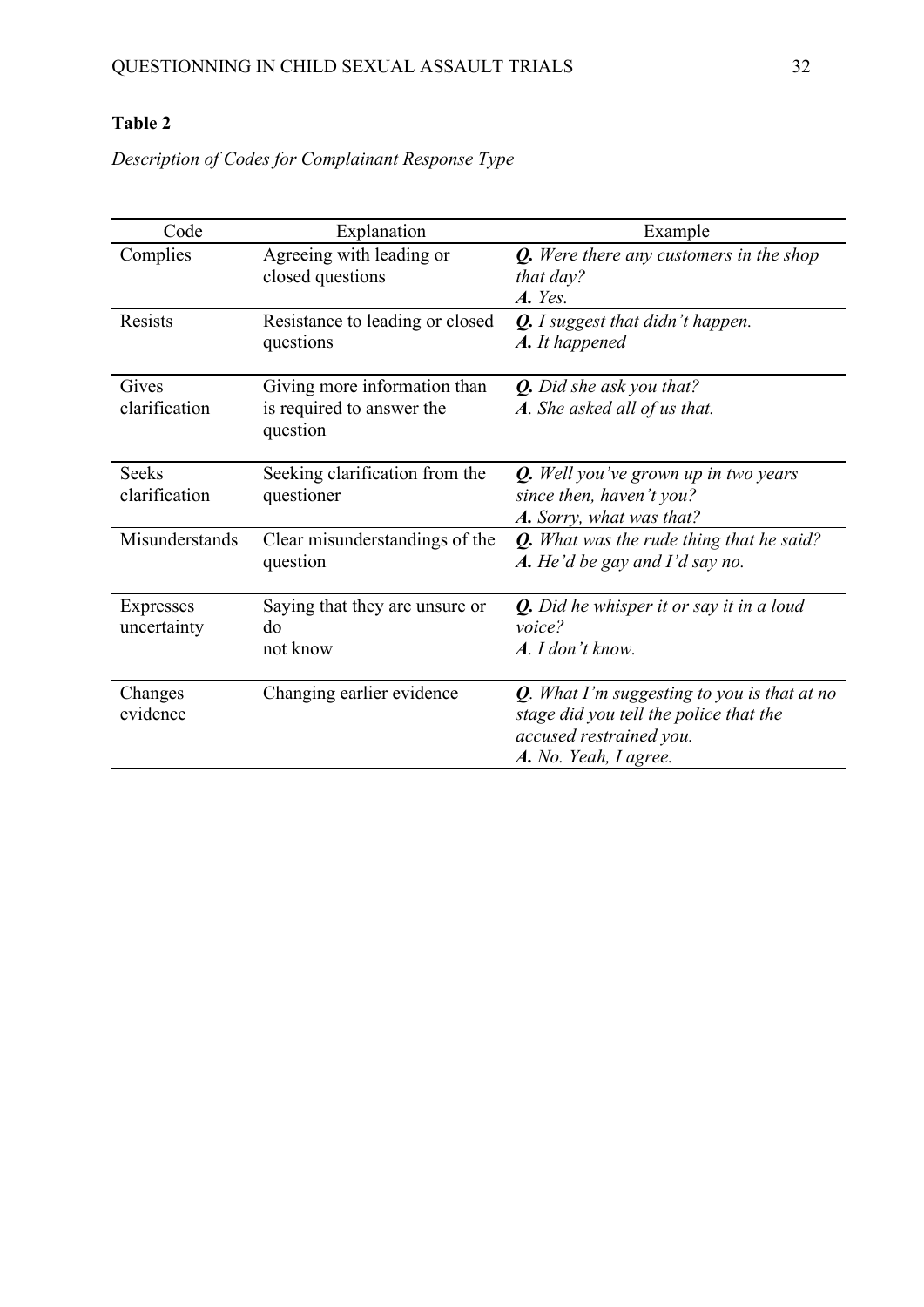| Question type      | Under 12 |           | 12-17 |           | Adult |           |
|--------------------|----------|-----------|-------|-----------|-------|-----------|
|                    | М        | <b>SD</b> | Μ     | <b>SD</b> | М     | <b>SD</b> |
| Cued-recall *      | 0.20     | 0.03      | 0.17  | 0.03      | 0.33  | 0.03      |
| Instruction**      | 0.11     | 0.03      | 0.10  | 0.03      | 0.02  | 0.01      |
| Closed             | 0.41     | 0.04      | 0.44  | 0.04      | 0.44  | 0.03      |
| Leading            | 0.28     | 0.04      | 0.28  | 0.05      | 0.20  | 0.02      |
| Complex language** | 0.37     | 0.08      | 0.37  | 0.04      | 0.27  | 0.02      |
| Complex meaning    | 0.10     | 0.03      | 0.07  | 0.02      | 0.09  | 0.02      |
| Repeat question**  | 0.05     | 0.01      | 0.05  | 0.01      | 0.10  | 0.10      |

*Prosecutors' use of question types by age of complainant*

*Note.*  $*_{p}$  < .001,  $*_{p}$  < 0.05

### **Table 4**

*Defence lawyers' use of question types by age of complainant*

| Question type     | Under 12 |           | $12 - 17$ |           | Adult |           |
|-------------------|----------|-----------|-----------|-----------|-------|-----------|
|                   | М        | <b>SD</b> | Μ         | <b>SD</b> | М     | <b>SD</b> |
| Cued-recall       | 0.09     | 0.01      | 0.08      | 0.01      | 0.07  | 0.01      |
| Instruction       | 0.03     | 0.00      | 0.03      | 0.01      | 0.02  | 0.00      |
| $Closed*$         | 0.33     | 0.03      | 0.24      | 0.03      | 0.28  | 0.02      |
| Leading*          | 0.56     | 0.02      | 0.65      | 0.03      | 0.64  | 0.02      |
| Complex language* | 0.40     | 0.03      | 0.43      | 0.03      | 0.49  | 0.02      |
| Complex meaning   | 0.11     | 0.02      | 0.10      | 0.02      | 0.12  | 0.03      |
| Repeat question   | 0.15     | 0.02      | 0.13      | 0.01      | 0.14  | 0.01      |

 $\dot{p}$  = < .001, \*\* *p* = < 0.05

### **Table 5**

*Judges' use of question types by age of complainant*

| Question type    | Under 12 |           | $12 - 17$ |           | Adult |           |
|------------------|----------|-----------|-----------|-----------|-------|-----------|
|                  | М        | <b>SD</b> | Μ         | <b>SD</b> | Μ     | <b>SD</b> |
| Cued-recall*     | 0.15     | 0.02      | 0.08      | 0.02      | 0.07  | 0.02      |
| Instruction*     | 0.31     | 0.03      | 0.42      | 0.03      | 0.46  | 0.05      |
| $Closed*$        | 0.41     | 0.03      | 0.30      | 0.03      | 0.25  | 0.03      |
| Leading*         | 0.13     | 0.02      | 0.19      | 0.03      | 0.22  | 0.03      |
| Complex language | 0.42     | 0.03      | 0.38      | 0.04      | 0.40  | 0.03      |
| Complex meaning  | 0.06     | 0.01      | 0.08      | 0.02      | 0.07  | 0.02      |
| Repeat question  | 0.08     | 0.02      | 0.07      | 0.02      | 0.11  | 0.02      |

*Note.* \**p* < .001, *\*\* p <0*.05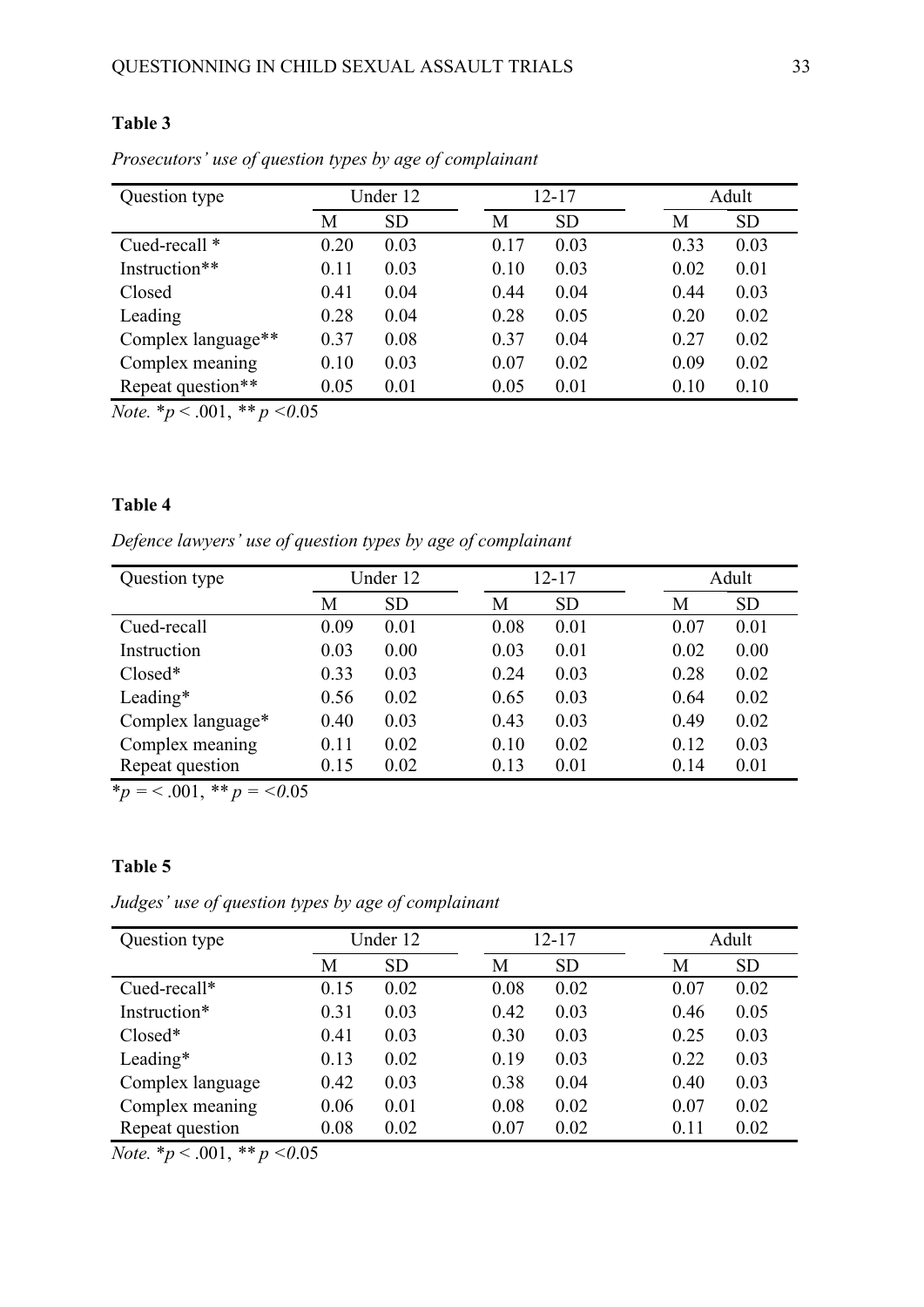| Question type         | Under 12 |           | 12-17 |           |      | Adult     |  |
|-----------------------|----------|-----------|-------|-----------|------|-----------|--|
|                       | M        | <b>SD</b> | М     | <b>SD</b> | М    | <b>SD</b> |  |
| Complies leading*     | 0.74     | 0.04      | 0.75  | 0.05      | 0.56 | 0.02      |  |
| Resists leading       | 0.04     | 0.01      | 0.10  | 0.04      | 0.08 | 0.01      |  |
| Gives clarification** | 0.13     | 0.02      | 0.12  | 0.02      | 0.27 | 0.02      |  |
| Seeks clarification*  | 0.01     | 0.01      | 0.02  | 0.01      | 0.03 | 0.01      |  |
| Misunderstands        | 0.01     | 0.01      | 0.43  | 0.03      | 0.49 | 0.02      |  |
| Expresses uncertainty | 0.01     | 0.01      | 0.01  | 0.01      | 0.05 | 0.01      |  |
| Changes response      | 0.01     | 0.01      | 0.00  | 0.00      | 0.00 | 0.00      |  |

*Complainants' response to question types by age of complainant*

*Note.* \**p* < .001, *\*\* p <0*.05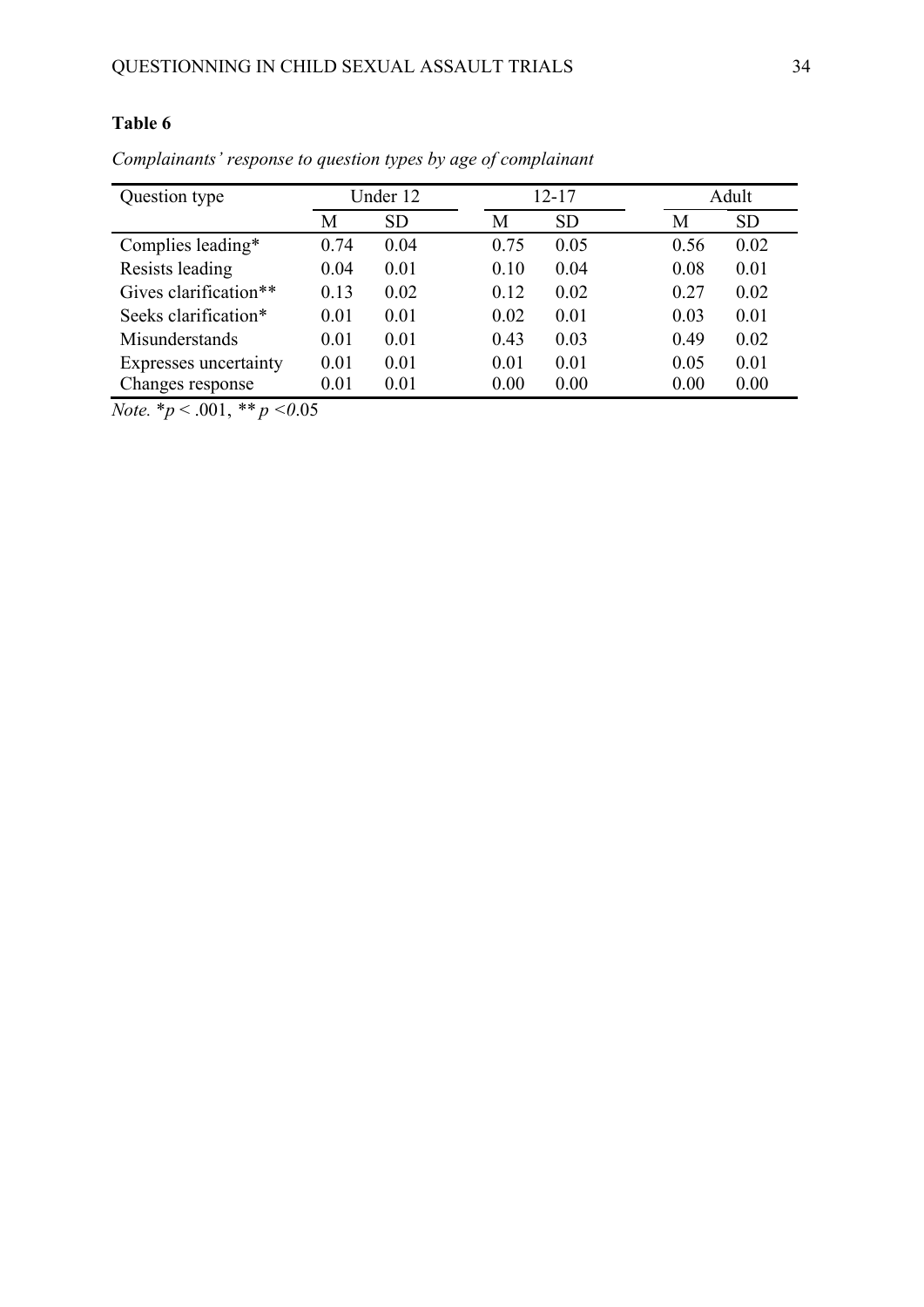## **Figure 1**

*Proportion of each question type asked by legal professionals*